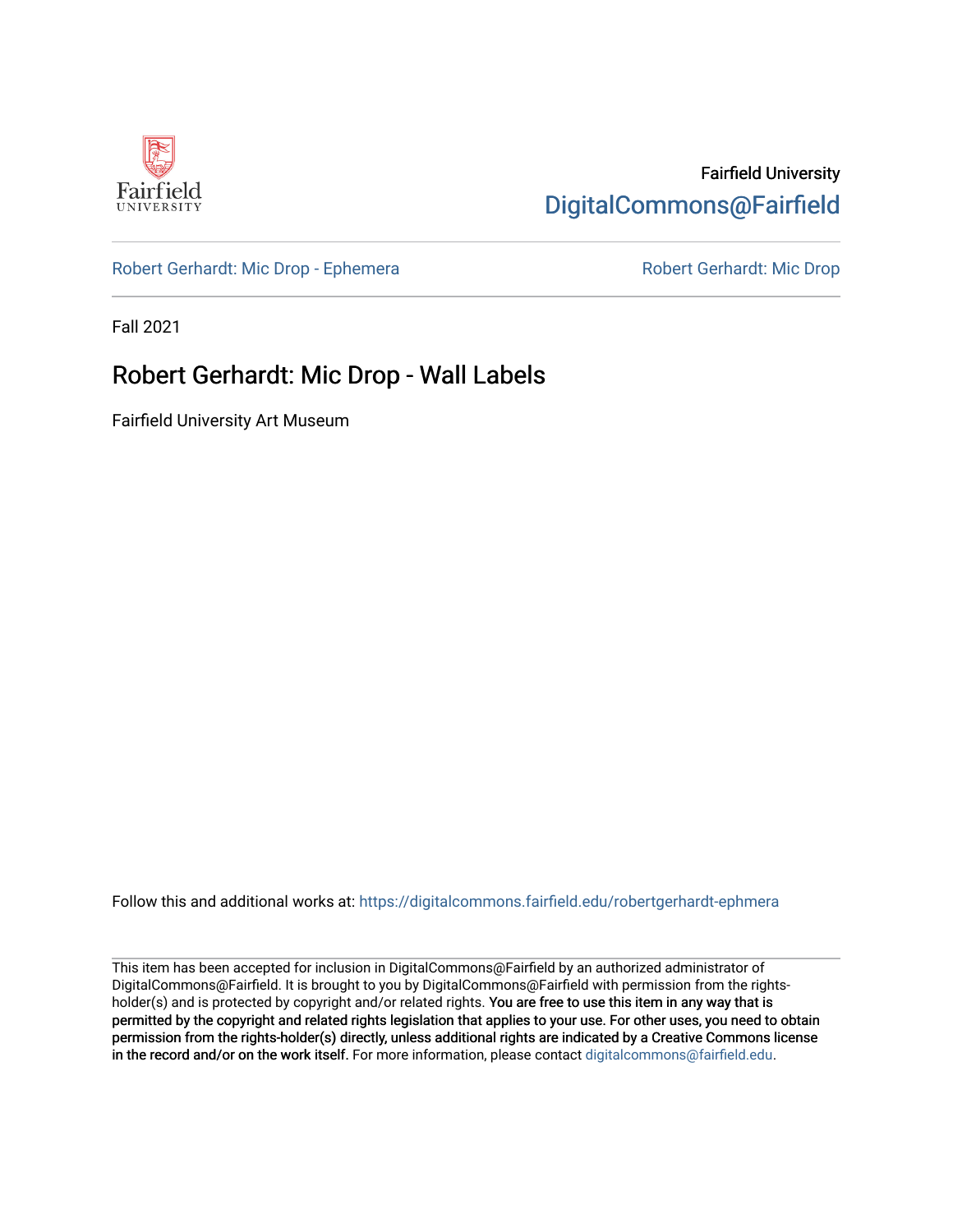Robert Gerhardt *We Will Not Be Silent, Union Square, New York City, November 25, 2014* Silver gelatin print Courtesy of the artist

Robert Gerhardt *No nos callaremos, Union Square, Nueva York, 25 de noviembre de 2014* Impresión en gelatina de plata Cortesía del artista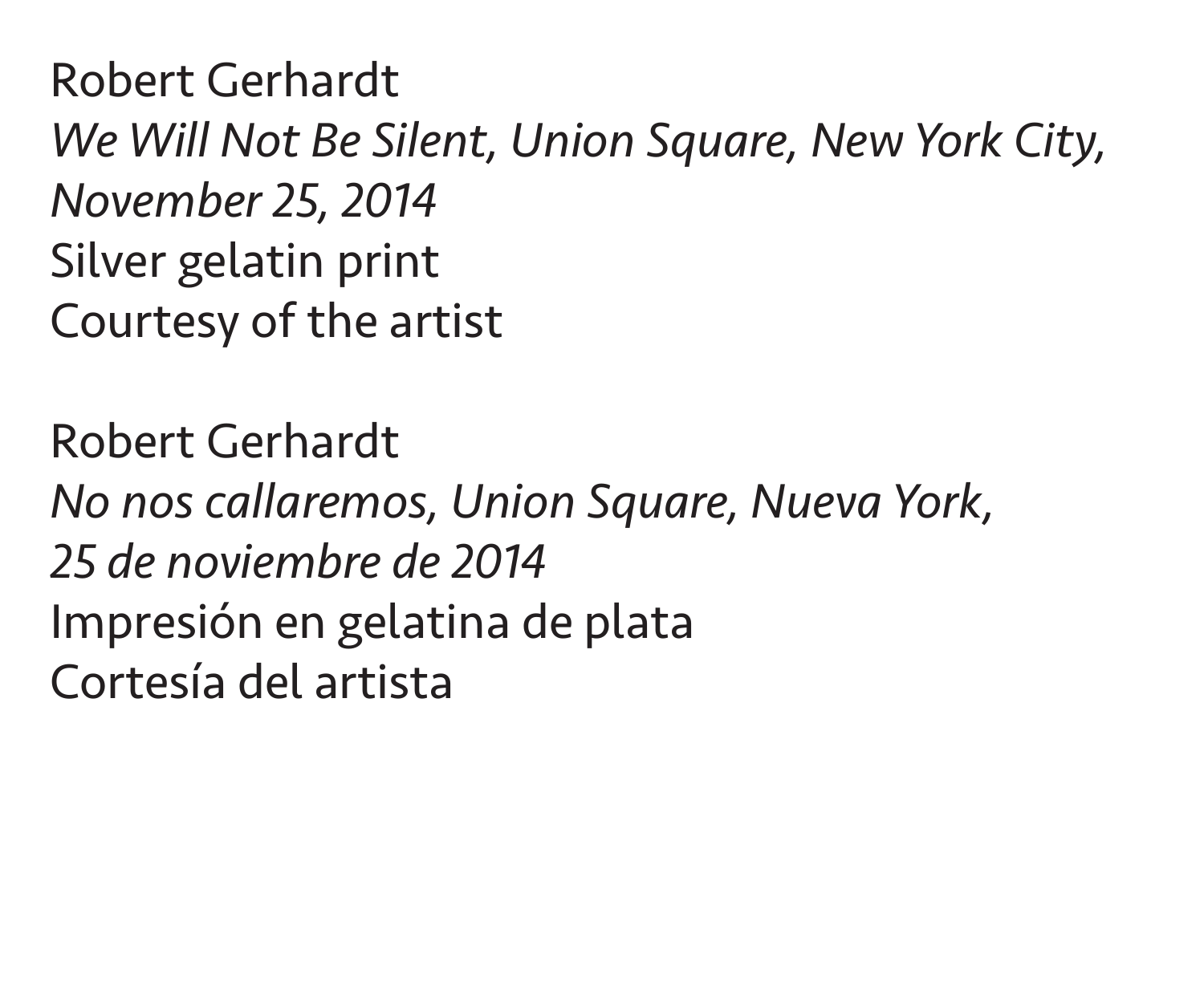Robert Gerhardt *Protestors Making Signs, Union Square, New York City, November 25, 2014* Silver gelatin print Courtesy of the artist

Robert Gerhardt *Manifestantes haciendo carteles, Union Square, Nueva York, 25 de noviembre de 2014* Impresión en gelatina de plata Cortesía del artista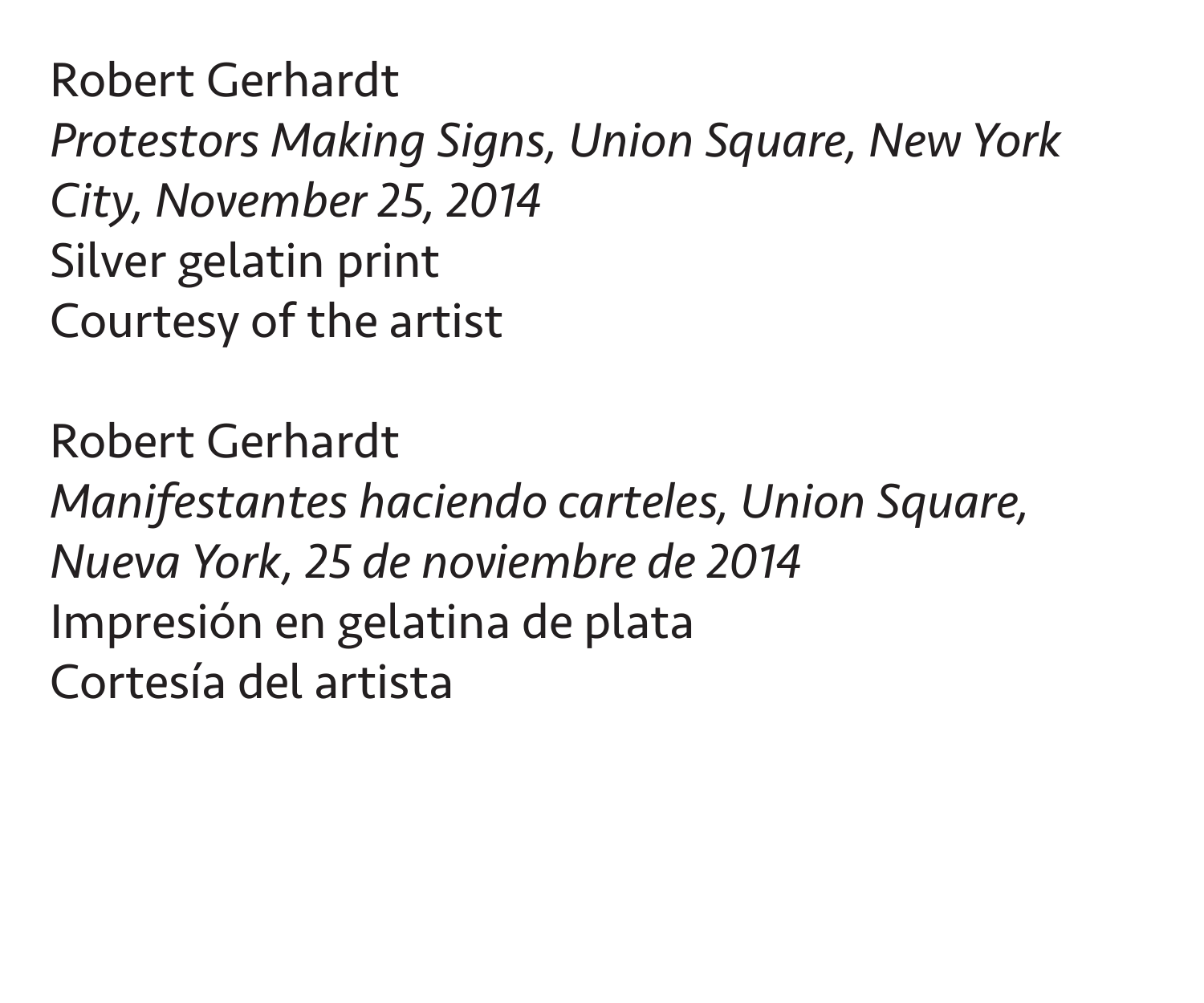Robert Gerhardt *Rally, City Hall Steps, New York City, December 19, 2014* Silver gelatin print Courtesy of the artist

Robert Gerhardt *Concentración, escalinata del ayuntamiento, Nueva York, 19 de diciembre de 2014* Impresión en gelatina de plata Cortesía del artista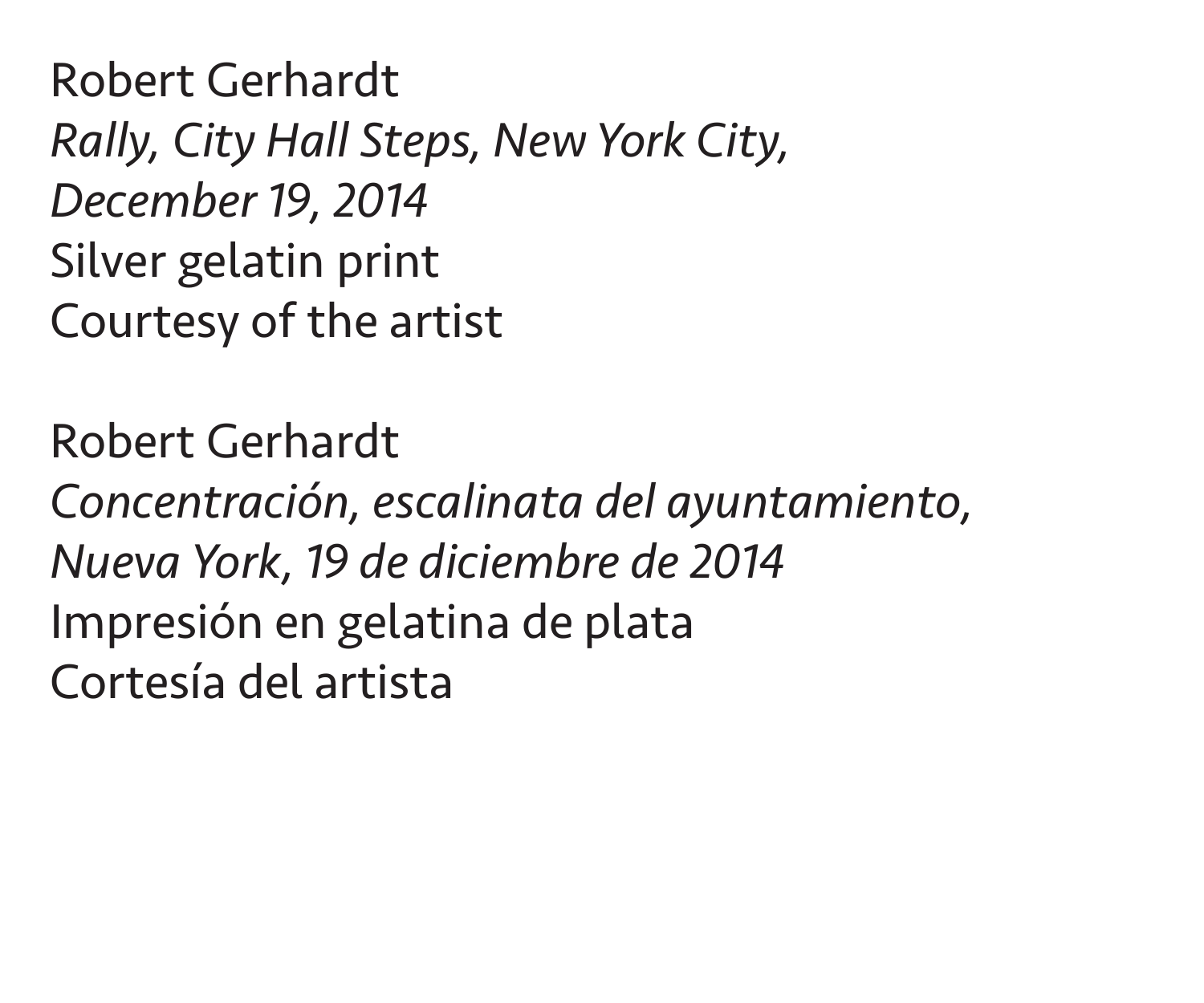Robert Gerhardt *Protestors Holding a Die-In, Union Square Park, New York City, 2014* Silver gelatin print Courtesy of the artist

Robert Gerhardt *Manifestantes celebrando una manifestación, Union Square Park, Nueva York, 2014* Impresión en gelatina de plata Cortesía del artista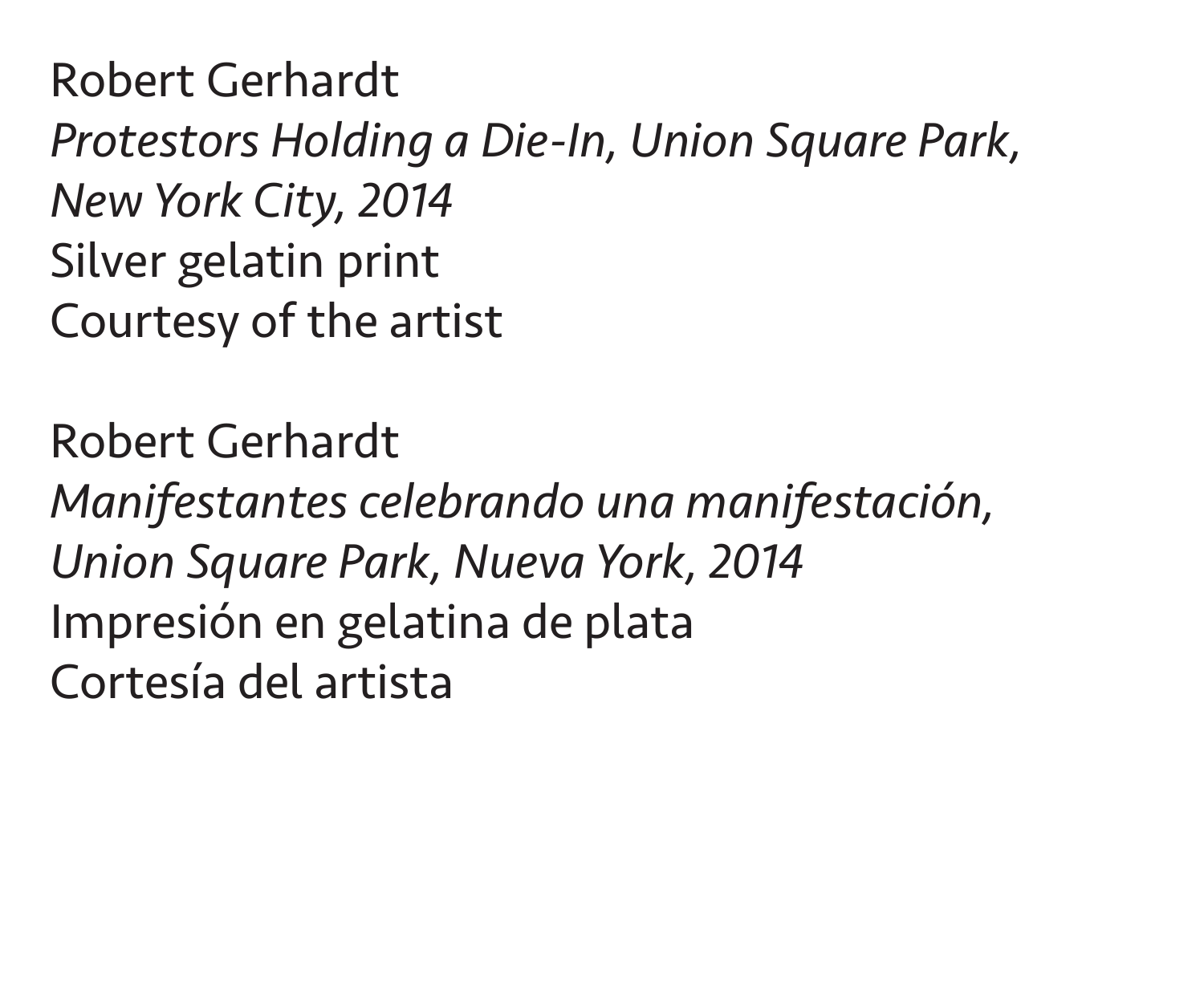Robert Gerhardt *Protestors Performing a Jericho Walk Around Police Plaza, New York City, December 19, 2014* Silver gelatin print Courtesy of the artist

Robert Gerhardt *Manifestantes realizando una caminata de Jericó alrededor de la Plaza de la Policía, Nueva York, 19 de diciembre de 2014* Impresión en gelatina de plata Cortesía del artista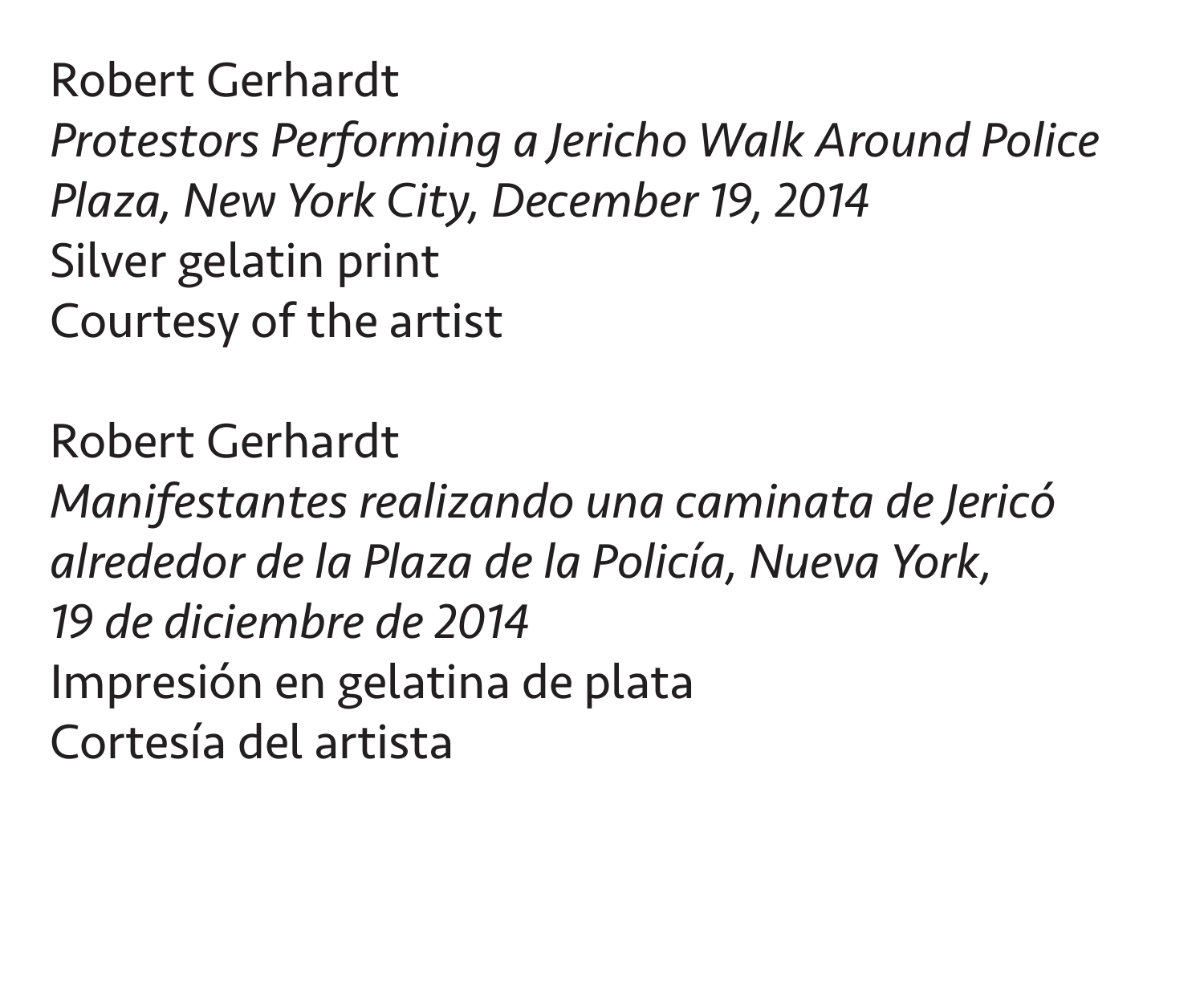Robert Gerhardt *Sit-In in the Street, near Union Square, New York City, November 25, 2014* Silver gelatin print Courtesy of the artist

Robert Gerhardt *Sentada en la calle, cerca de Union Square, Nueva York, 25 de noviembre de 2014* Impresión en gelatina de plata Cortesía del artista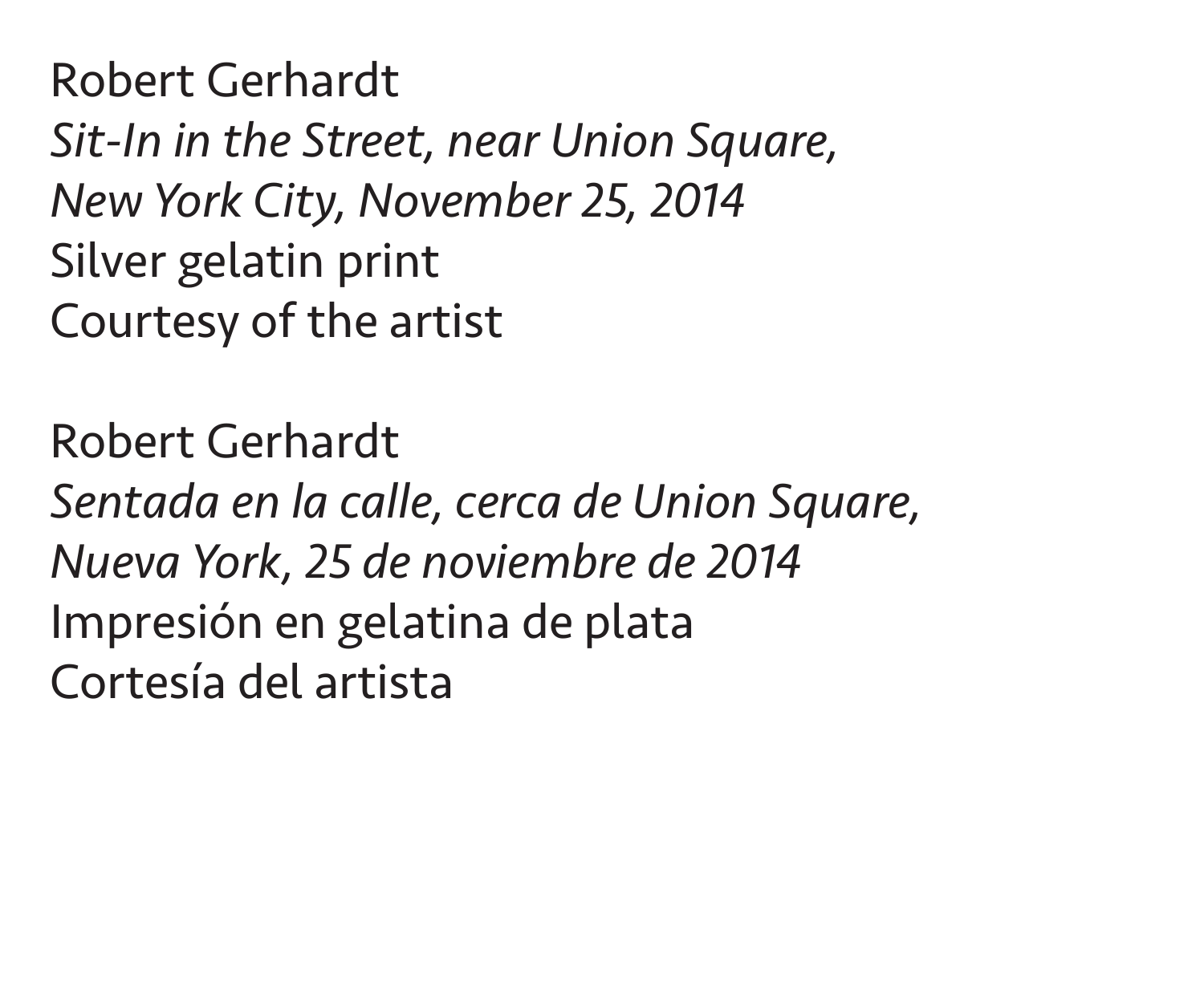Robert Gerhardt *Black Lives Matter Protestors in Times Square, New York City, December 6, 2014* Silver gelatin print Courtesy of the artist

Robert Gerhardt *Manifestantes de Black Lives Matter en Times Square, Nueva York, 6 de diciembre de 2014* Impresión en gelatina de plata Cortesía del artista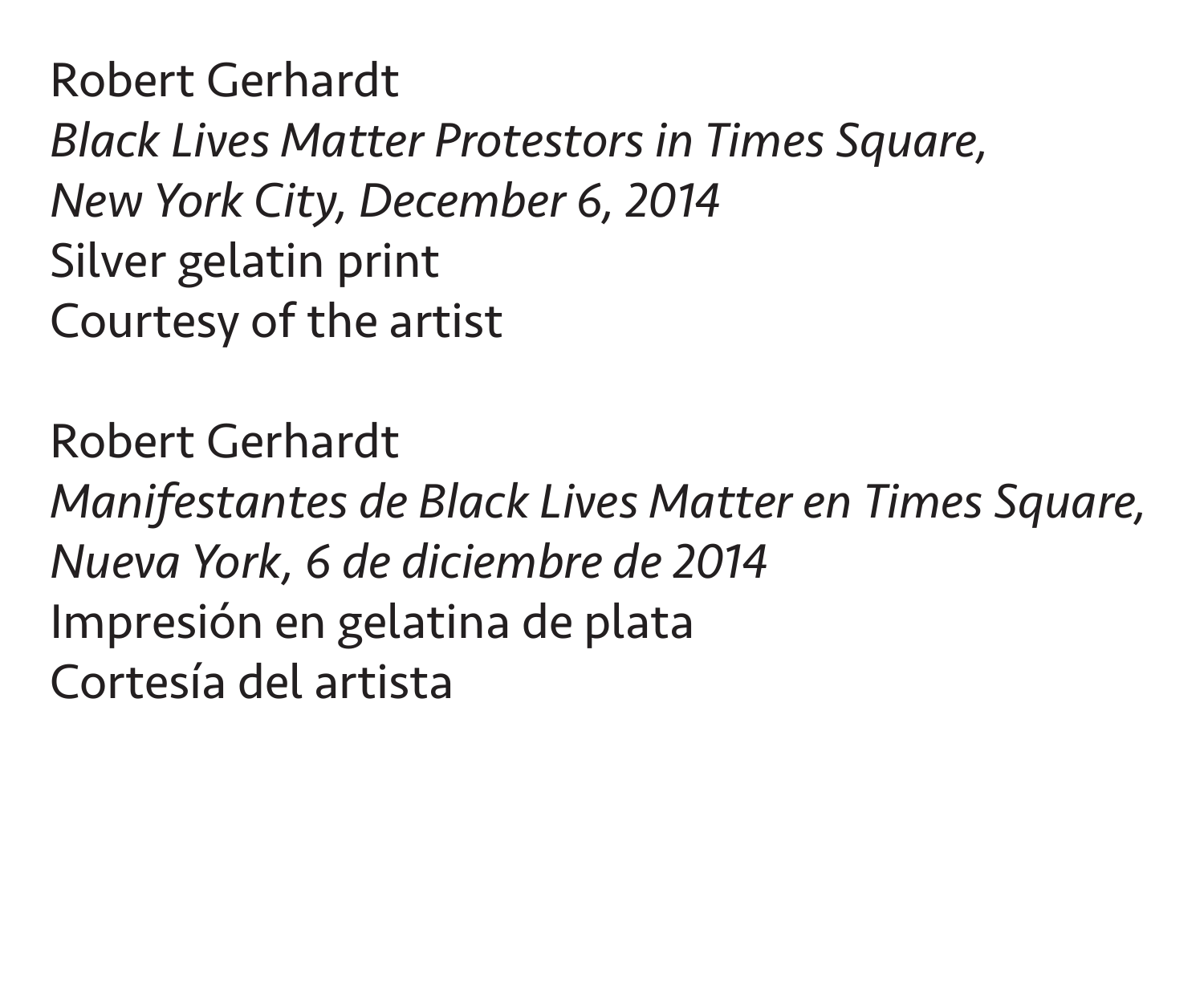Robert Gerhardt *More Rage, near Times Square, New York City, April 29, 2015* Silver gelatin print Courtesy of the artist

Robert Gerhardt *Más rabia, cerca de Times Square, ciudad de Nueva York, 29 de abril de 2015* Impresión en gelatina de plata Cortesía del artista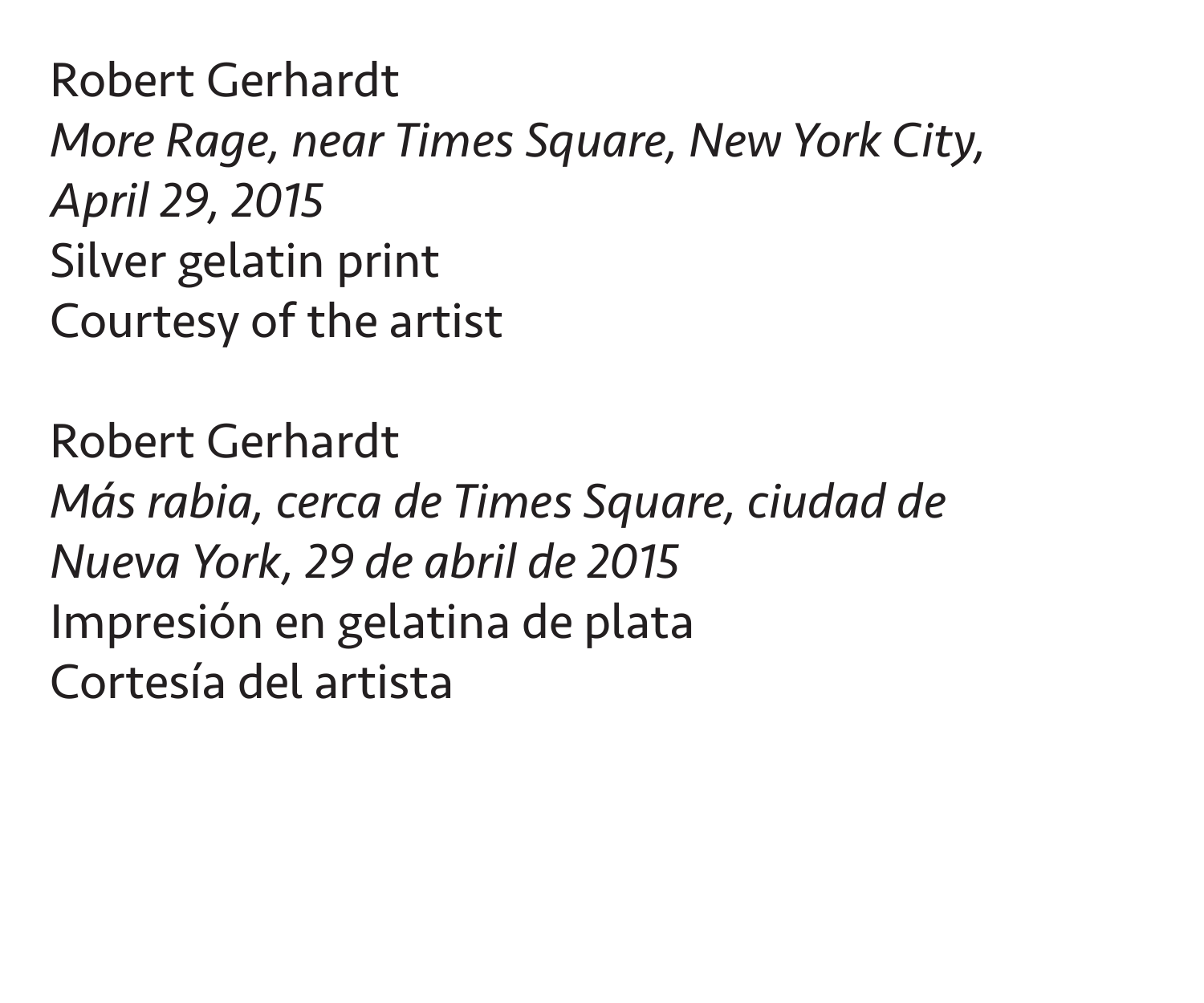Robert Gerhardt *A Bystander Photographing Protestors, near Times Square, New York City, April 18, 2016* Silver gelatin print Courtesy of the artist

Robert Gerhardt *Un espectador fotografiando a los manifestantes, cerca de Times Square, Nueva York, 18 de abril de 2016* Impresión en gelatina de plata Cortesía del artista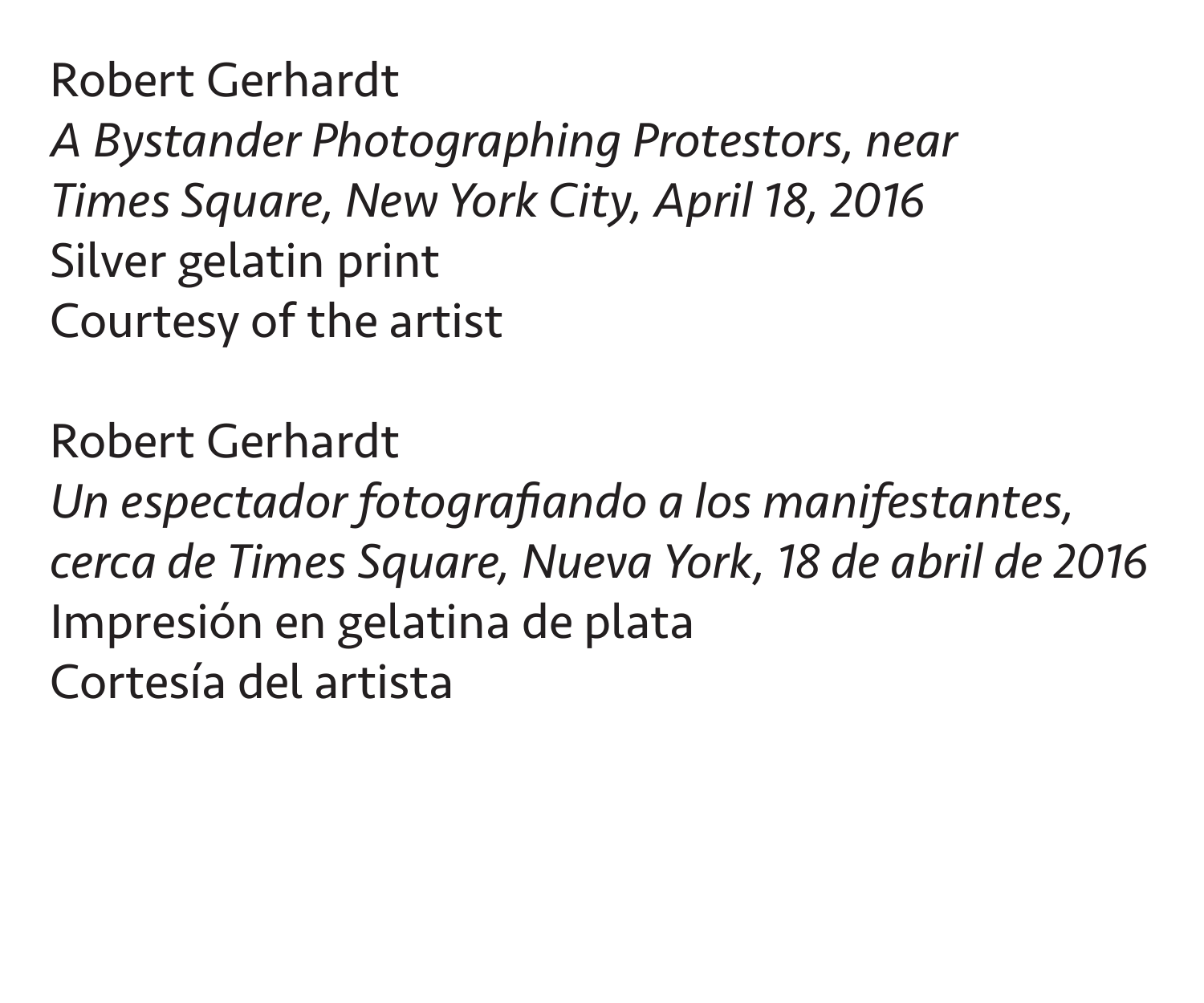Robert Gerhardt *Protestors Marching Past the New York Public Library on 42nd Street, New York City, April 18, 2016* Silver gelatin print Courtesy of the artist

Robert Gerhardt *Manifestantes marchando frente a la Biblioteca Pública de Nueva York en la calle 42, Nueva York, 18 de abril de 2016* Impresión en gelatina de plata Cortesía del artista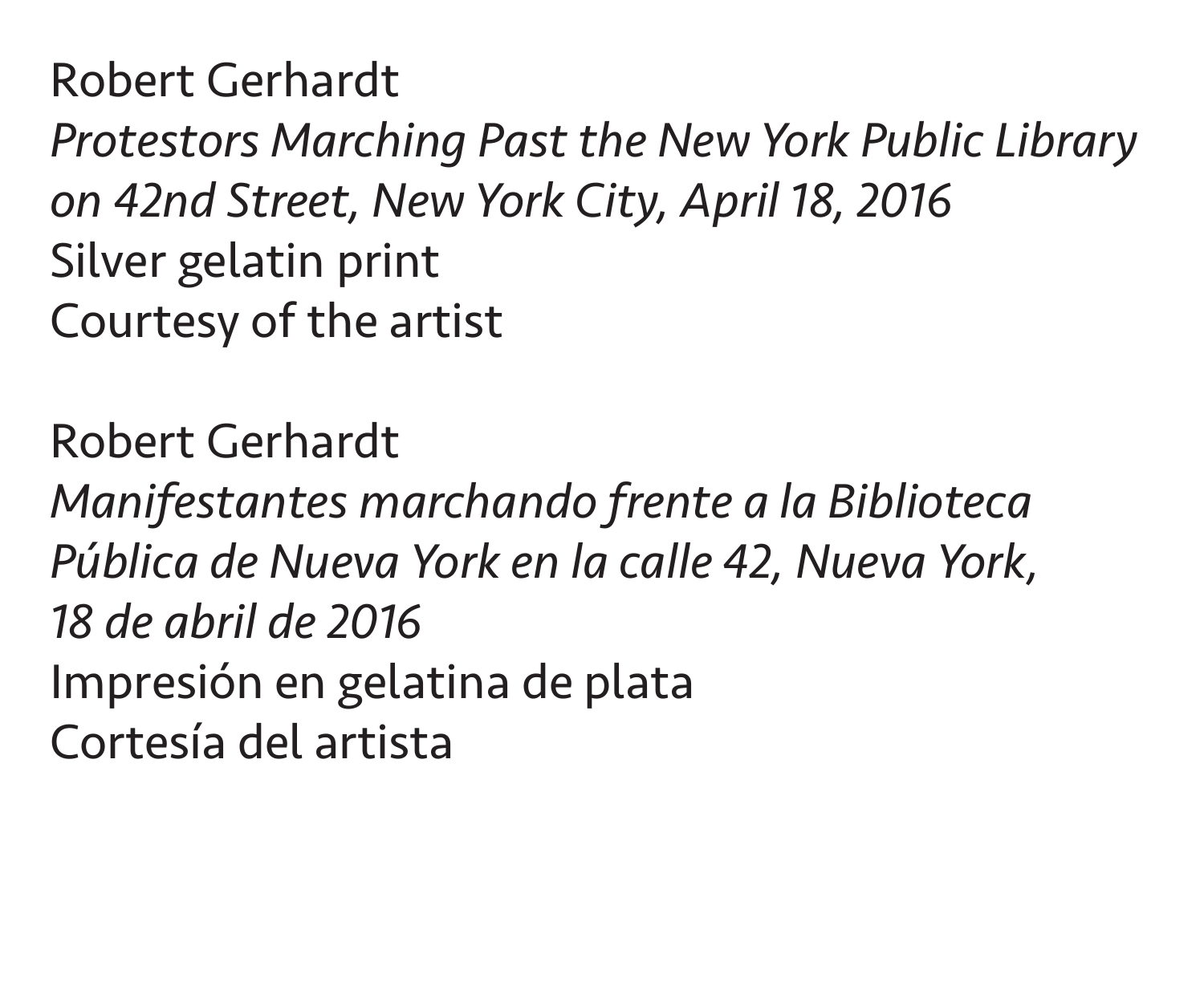Robert Gerhardt *Outraged Speaker, City Hall Park, New York City, August 1, 2016* Silver gelatin print Courtesy of the artist

Robert Gerhardt *Orador indignado, Parque del Ayuntamiento, ciudad de Nueva York, 1 de agosto de 2016* Impresión en gelatina de plata Cortesía del artista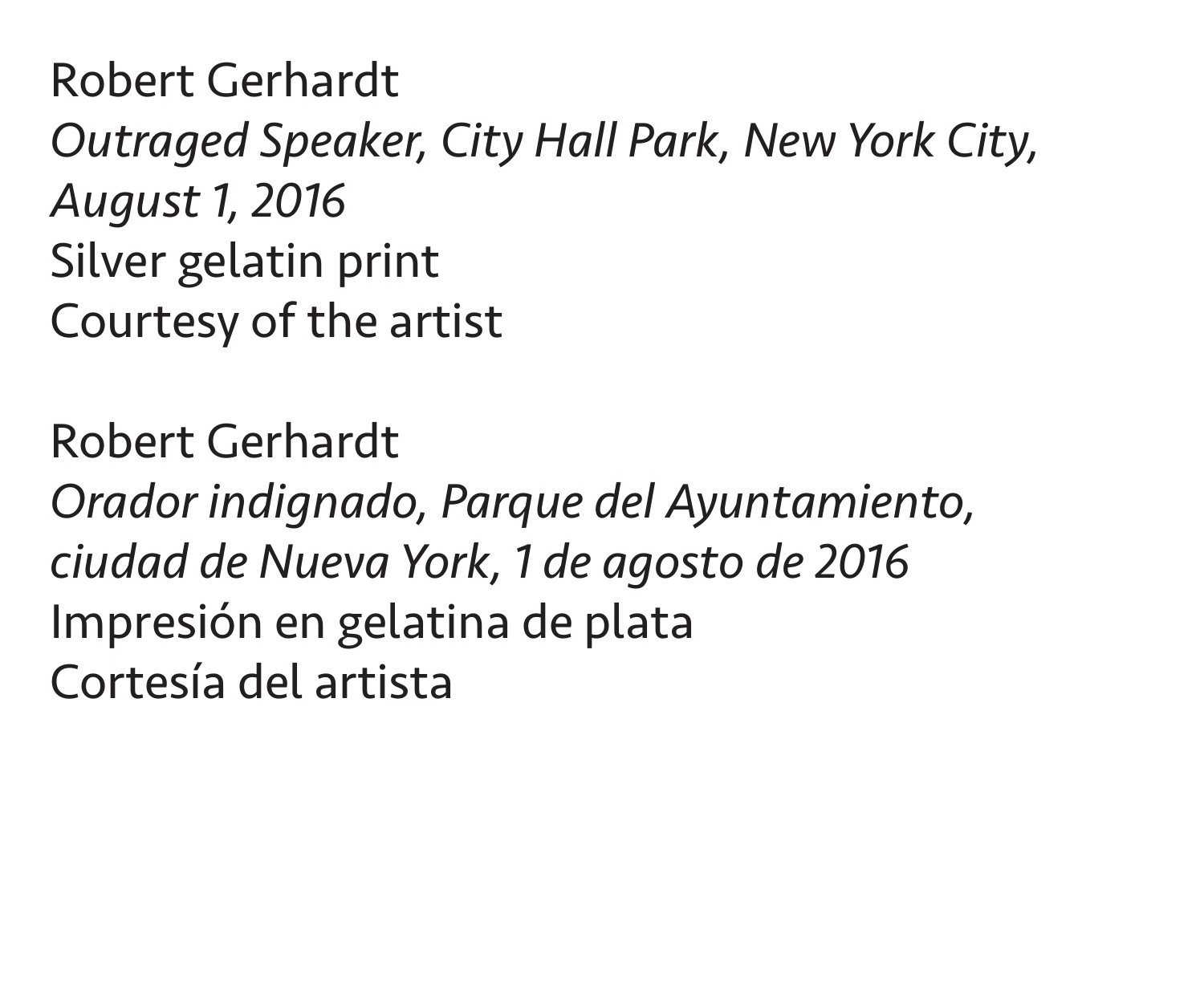Robert Gerhardt *Black Lives Matter, Malcolm X Boulevard, Harlem, New York City, March 20, 2017* Silver gelatin print Courtesy of the artist

Robert Gerhardt *Black Lives Matter, Malcolm X Boulevard, Harlem, Nueva York, 20 de marzo de 2017* Impresión en gelatina de plata Cortesía del artista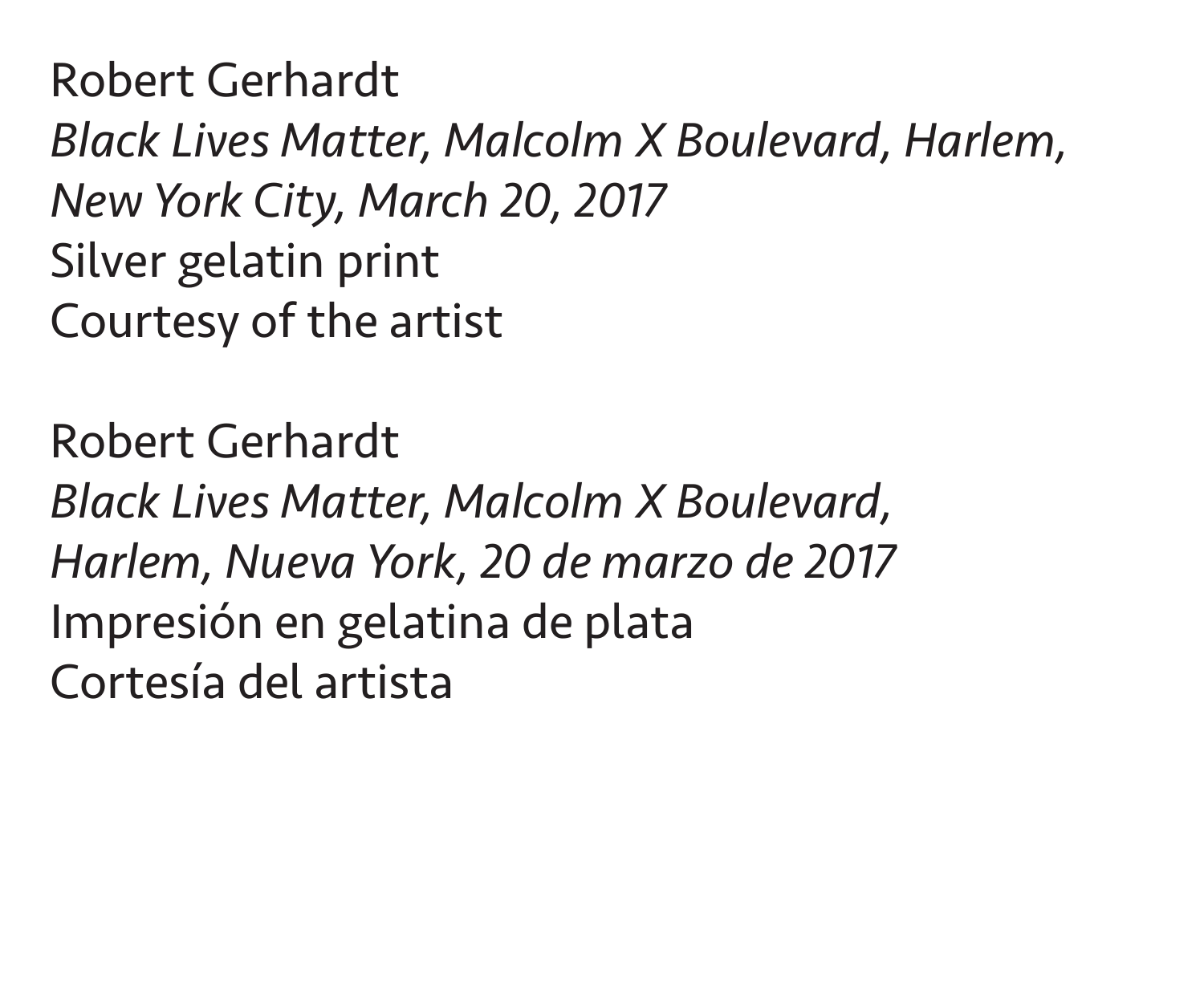Robert Gerhardt *End Police Violence, Grand Central Terminal, New York City, February 13, 2017* Silver gelatin print Courtesy of the artist

Robert Gerhardt *Poner fin a la violencia policial, Grand Central Terminal, Nueva York, 13 de febrero de 2017* Impresión en gelatina de plata Cortesía del artista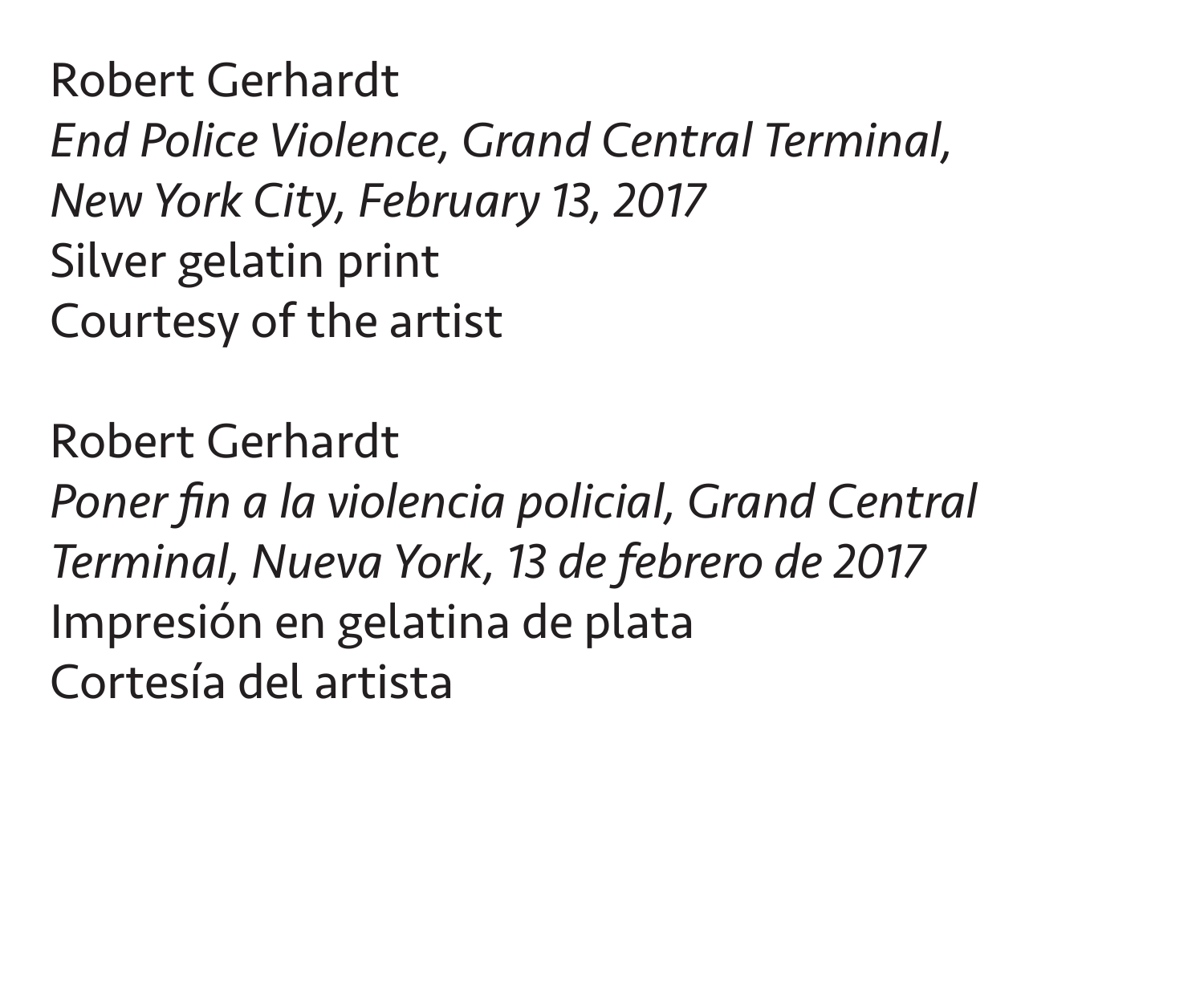Robert Gerhardt *Black Lives Matter, Midtown, Manhattan, New York City, August 13, 2017* Silver gelatin print Courtesy of the artist

Robert Gerhardt *Black Lives Matter, Midtown, Manhattan, Nueva York, 13 de agosto de 2017* Impresión en gelatina de plata Cortesía del artista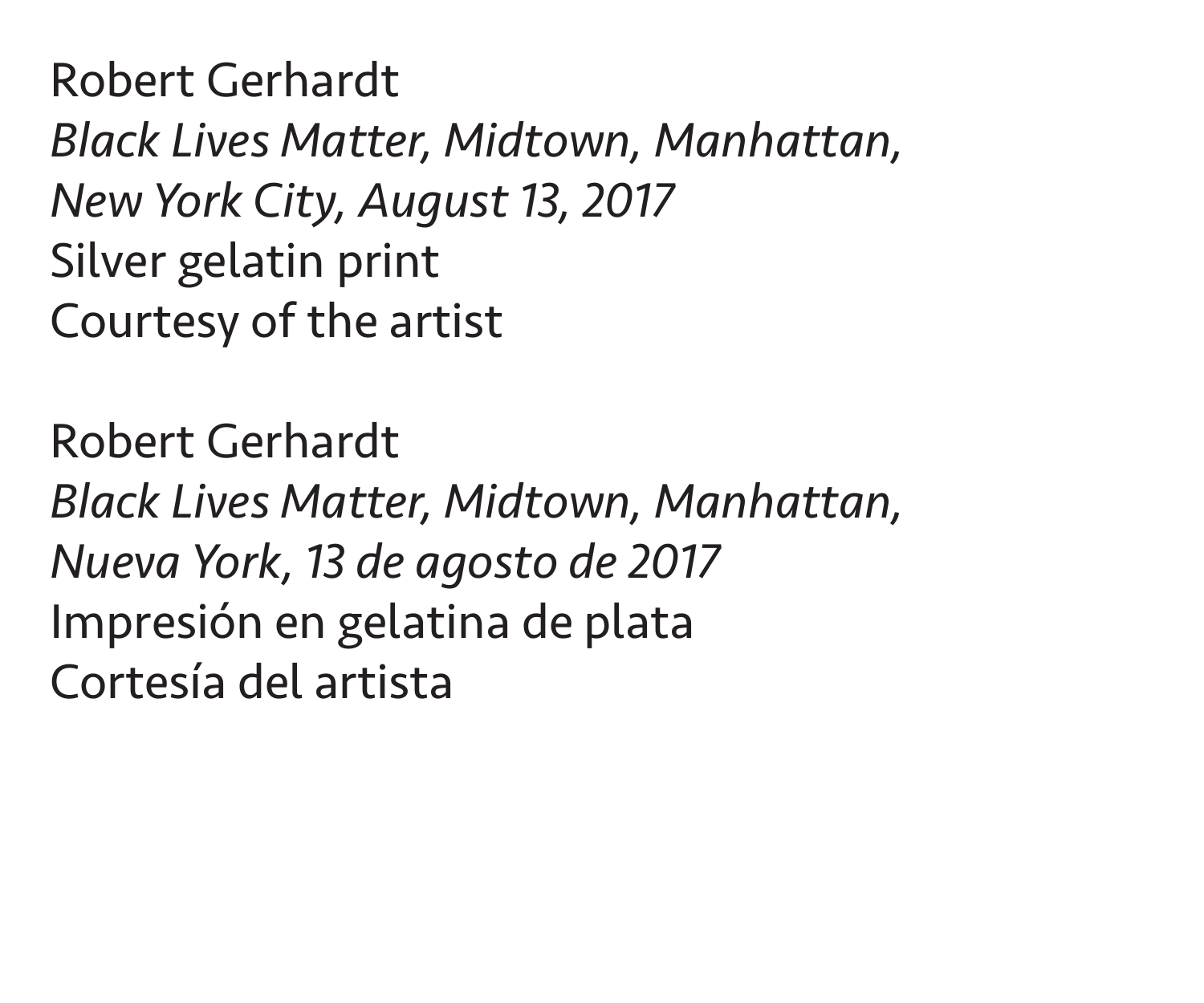Robert Gerhardt *Smash ICE Smash the State, World Trade Center, New York City, July 2, 2017* Silver gelatin print Courtesy of the artist

Robert Gerhardt *Destrozar ICE Destrozar el Estado, World Trade Center, ciudad de Nueva York, 2 de julio de 2017* Impresión en gelatina de plata Cortesía del artista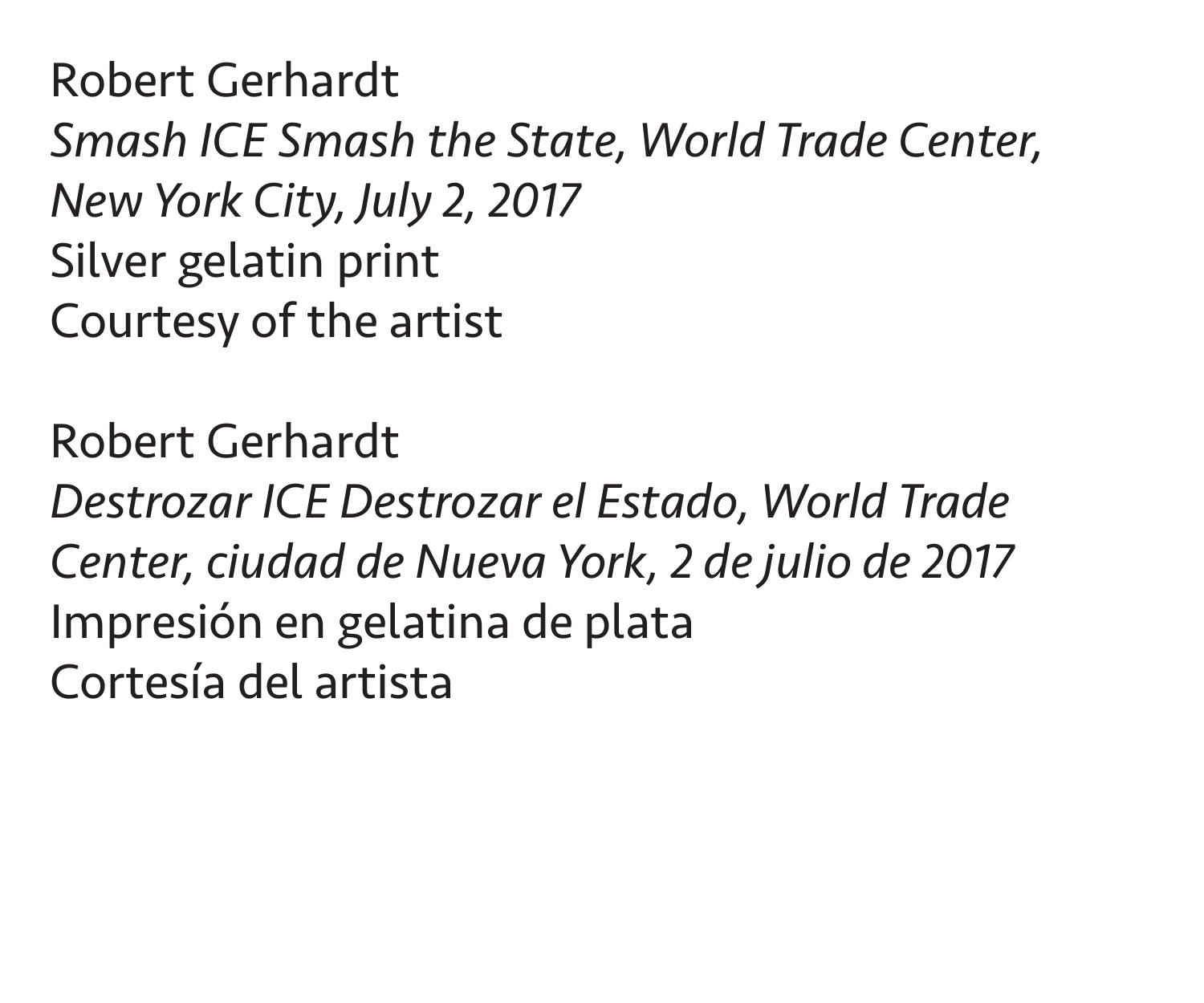Robert Gerhardt *Police Trying to Keep Protestors from Leaving Union Square Park, New York City, August 13, 2017* Silver gelatin print Courtesy of the artist

Robert Gerhardt *La policía intenta evitar que los manifestantes abandonen el parque de Union Square, Nueva York, 13 de agosto de 2017* Impresión en gelatina de plata Cortesía del artista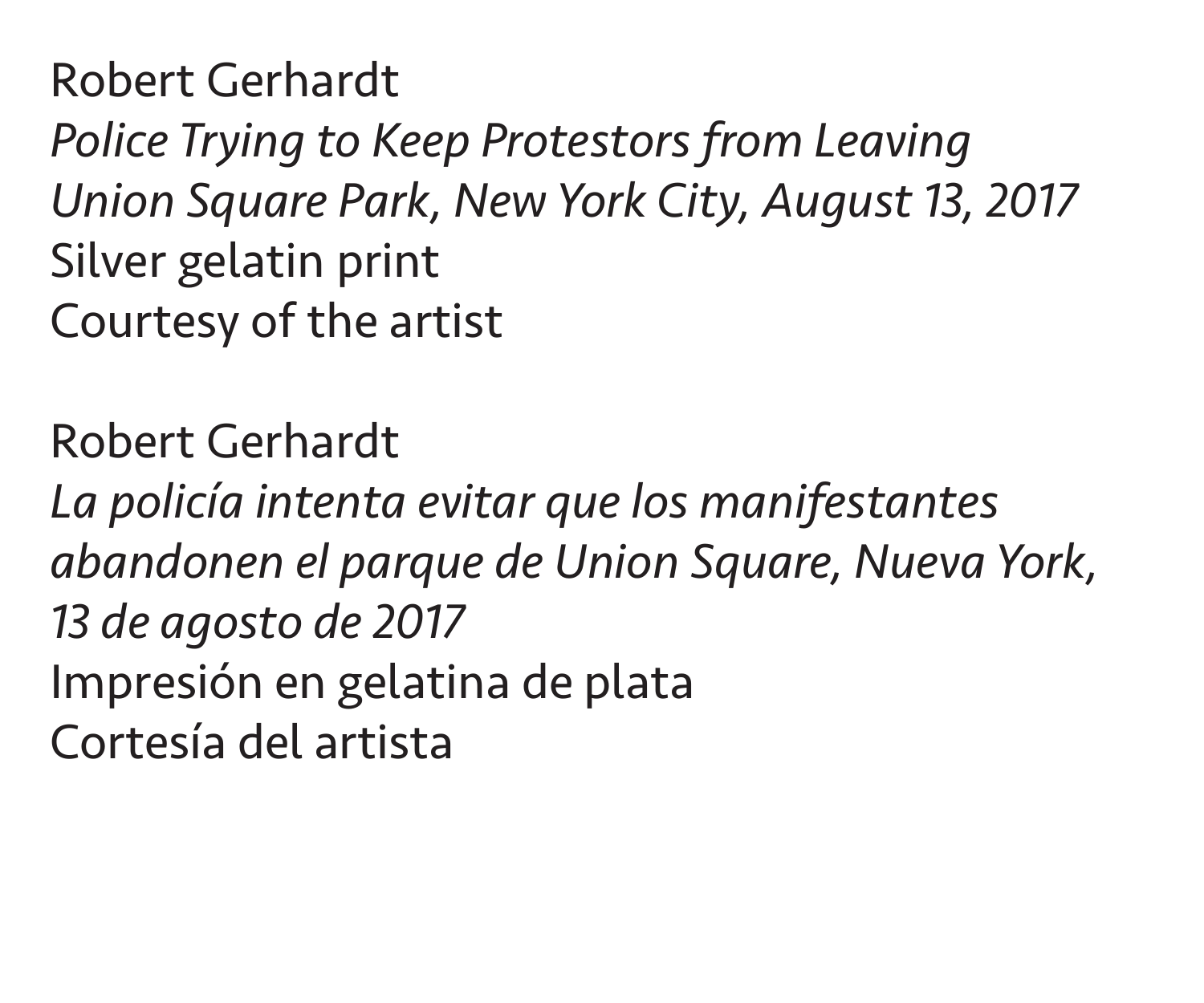Robert Gerhardt *Protestors Gathering at the Time Warner Building, Columbus Circle, New York City, September 12, 2017* Silver gelatin print Courtesy of the artist

Robert Gerhardt *Manifestantes reunidos en el edificio Time Warner, Columbus Circle, Nueva York, 12 de septiembre de 2017* Impresión en gelatina de plata Cortesía del artista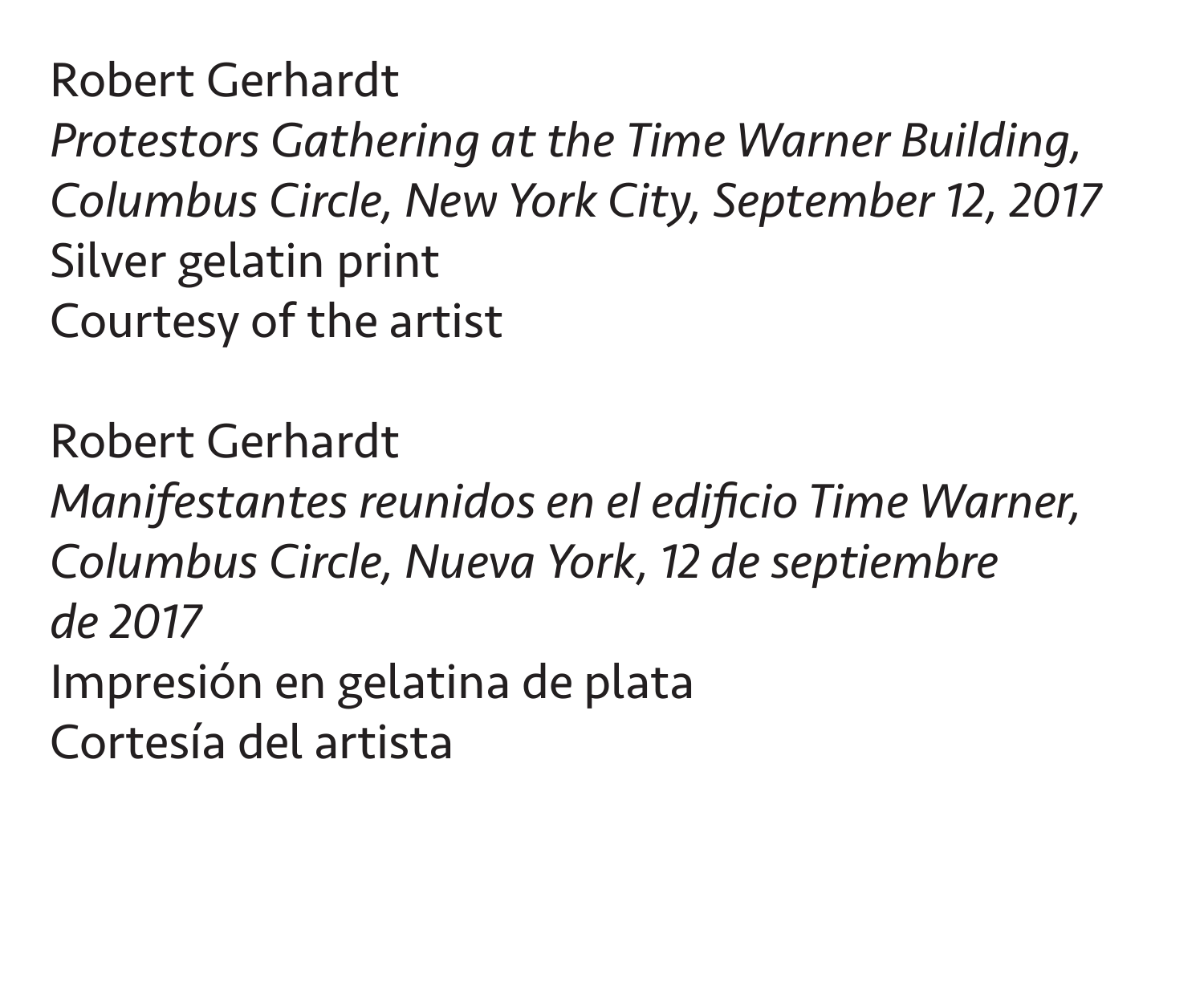Robert Gerhardt *Philando Castile Killed by Police, Penn Station, New York City, February 12, 2018* Silver gelatin print Courtesy of the artist

Robert Gerhardt *Philando Castile asesinado por la policía, Penn Station, Nueva York, 12 de febrero de 2018* Impresión en gelatina de plata Cortesía del artista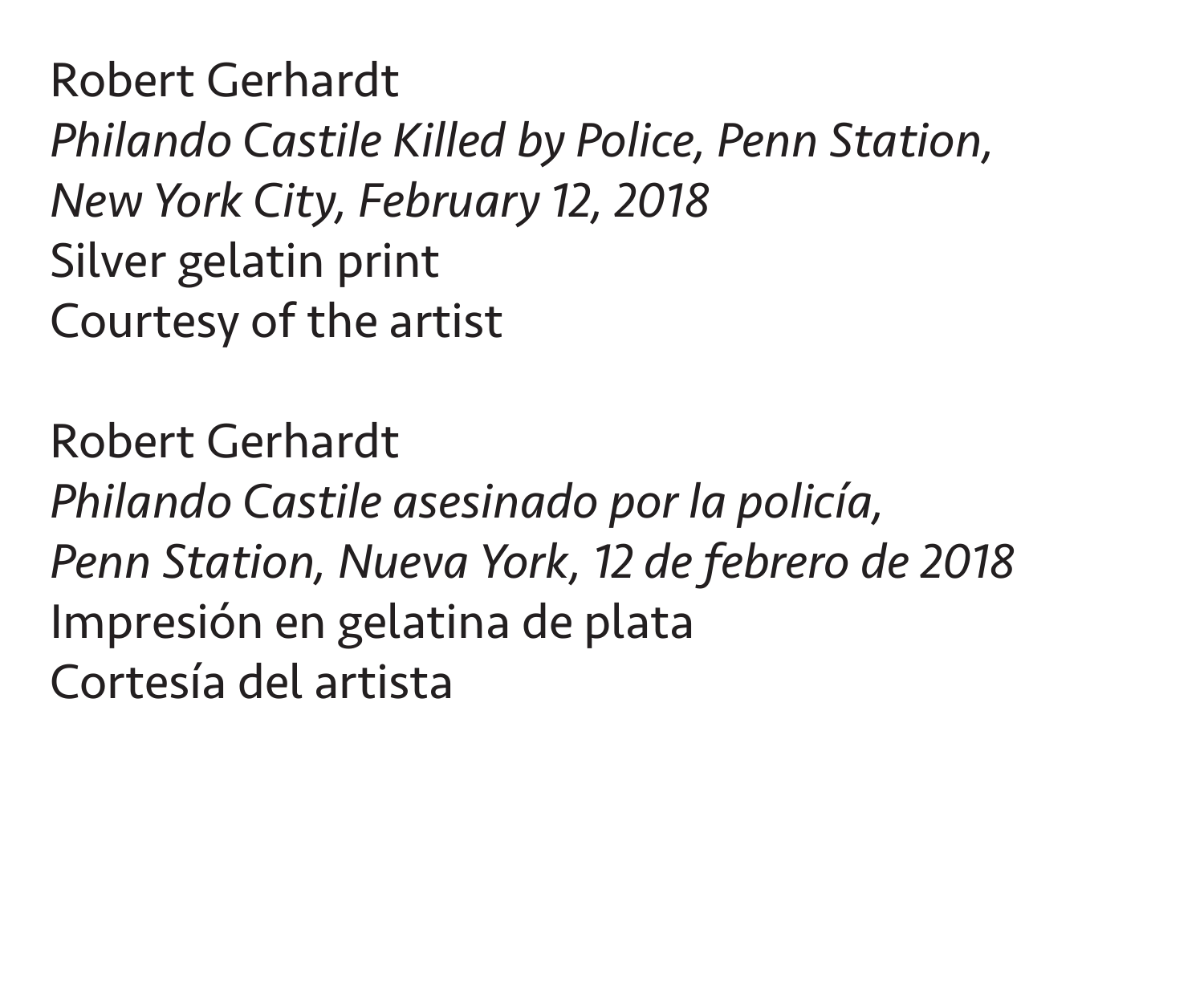Robert Gerhardt *The Police Are Trained to Kill Us, Columbus Circle, New York City, March 28, 2018* Silver gelatin print Courtesy of the artist

Robert Gerhardt *La policía está entrenada para matarnos, Columbus Circle, Nueva York, 28 de marzo de 2018* Impresión en gelatina de plata Cortesía del artista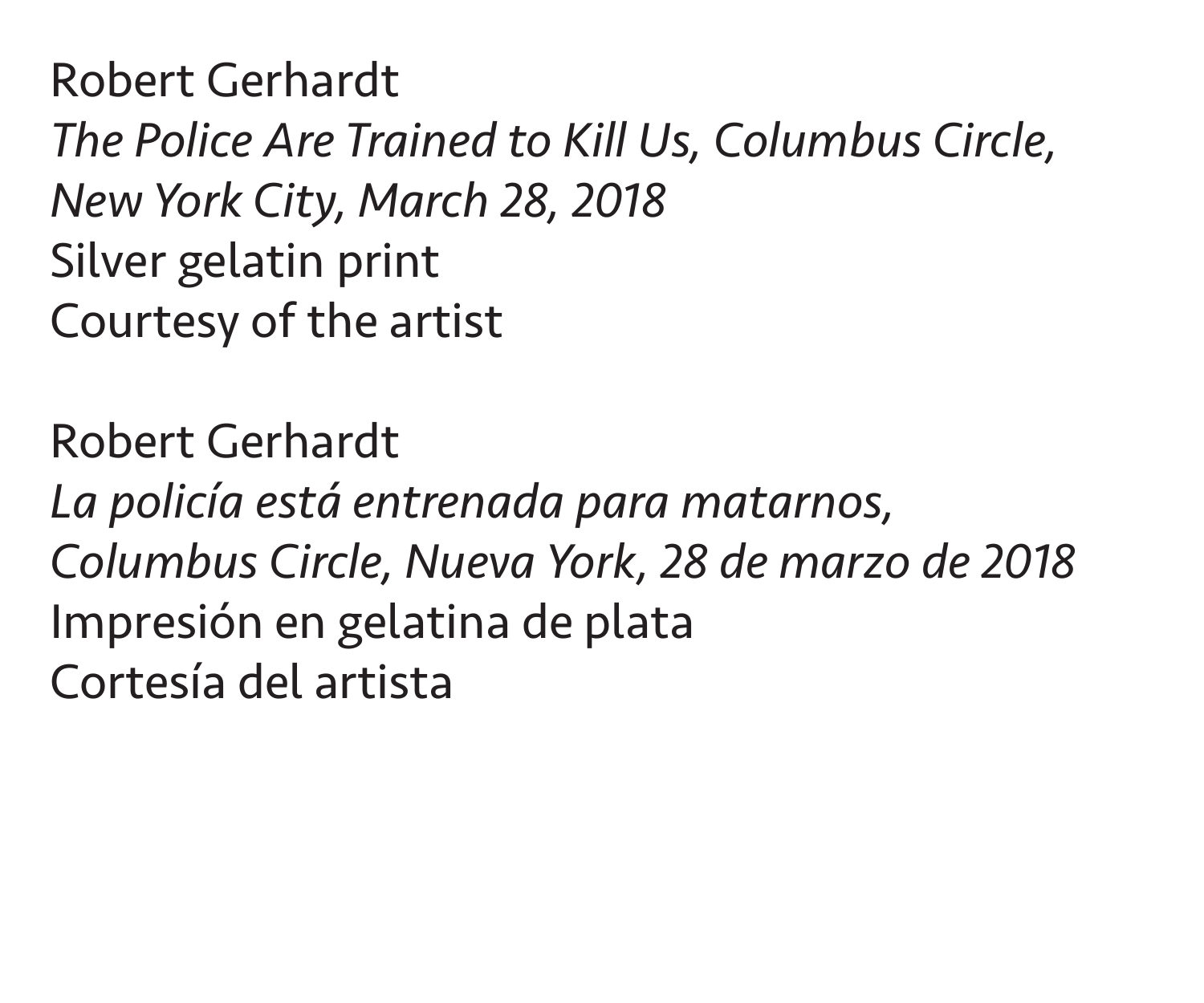Robert Gerhardt *Protest for Botham Jean, Broadway, New York City, September 28, 2018* Silver gelatin print Courtesy of the artist

Robert Gerhardt *Protesta por Botham Jean, Broadway, Nueva York, 28 de septiembre de 2018* Impresión en gelatina de plata Cortesía del artista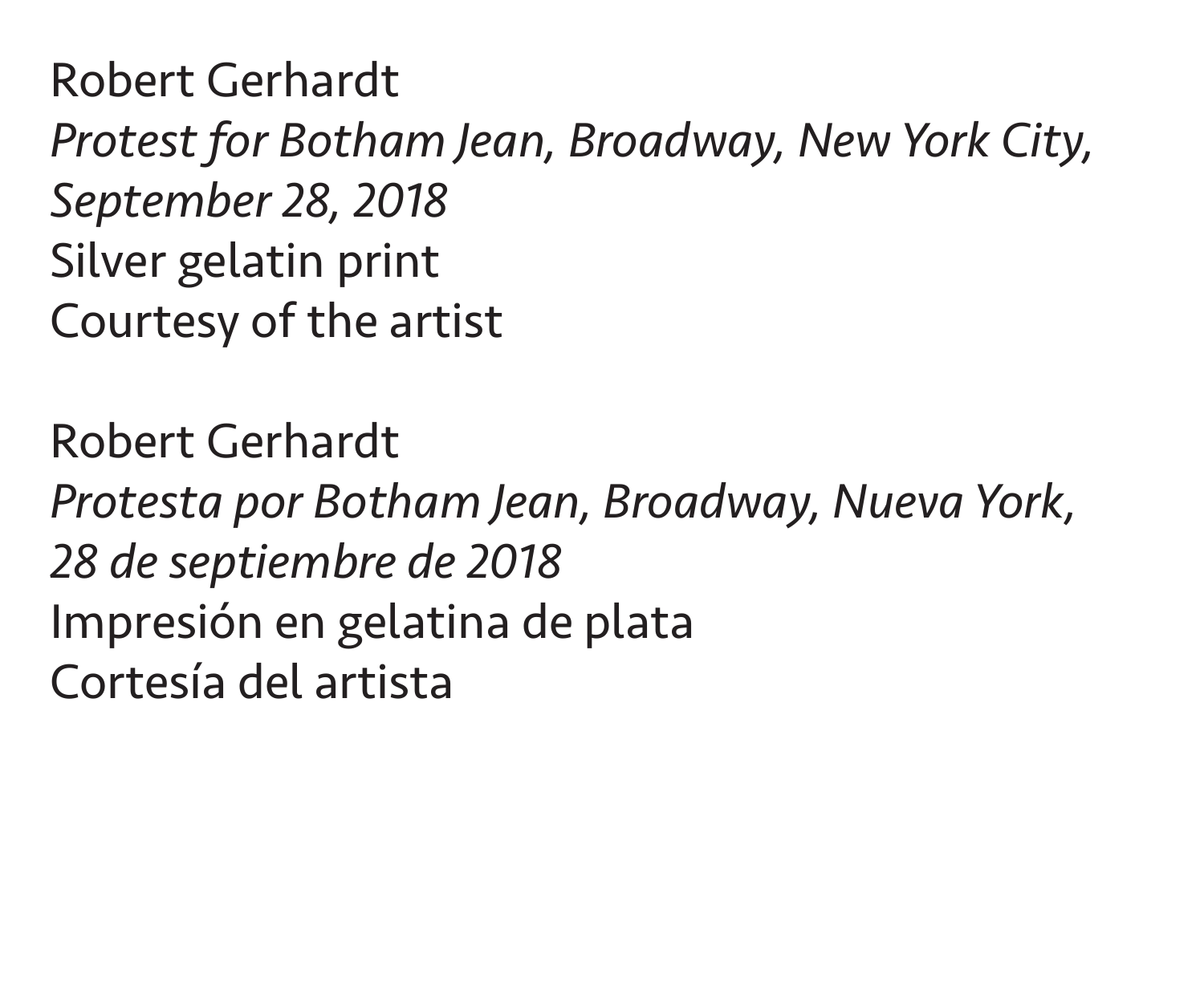Robert Gerhardt *Trayvon Martin Rest in Power, Grand Central Station, New York City, February 4, 2019* Silver gelatin print Courtesy of the artist

Robert Gerhardt *Trayvon Martin descansa en el poder, Grand Central Station, Nueva York, 4 de febrero de 2019* Impresión en gelatina de plata Cortesía del artista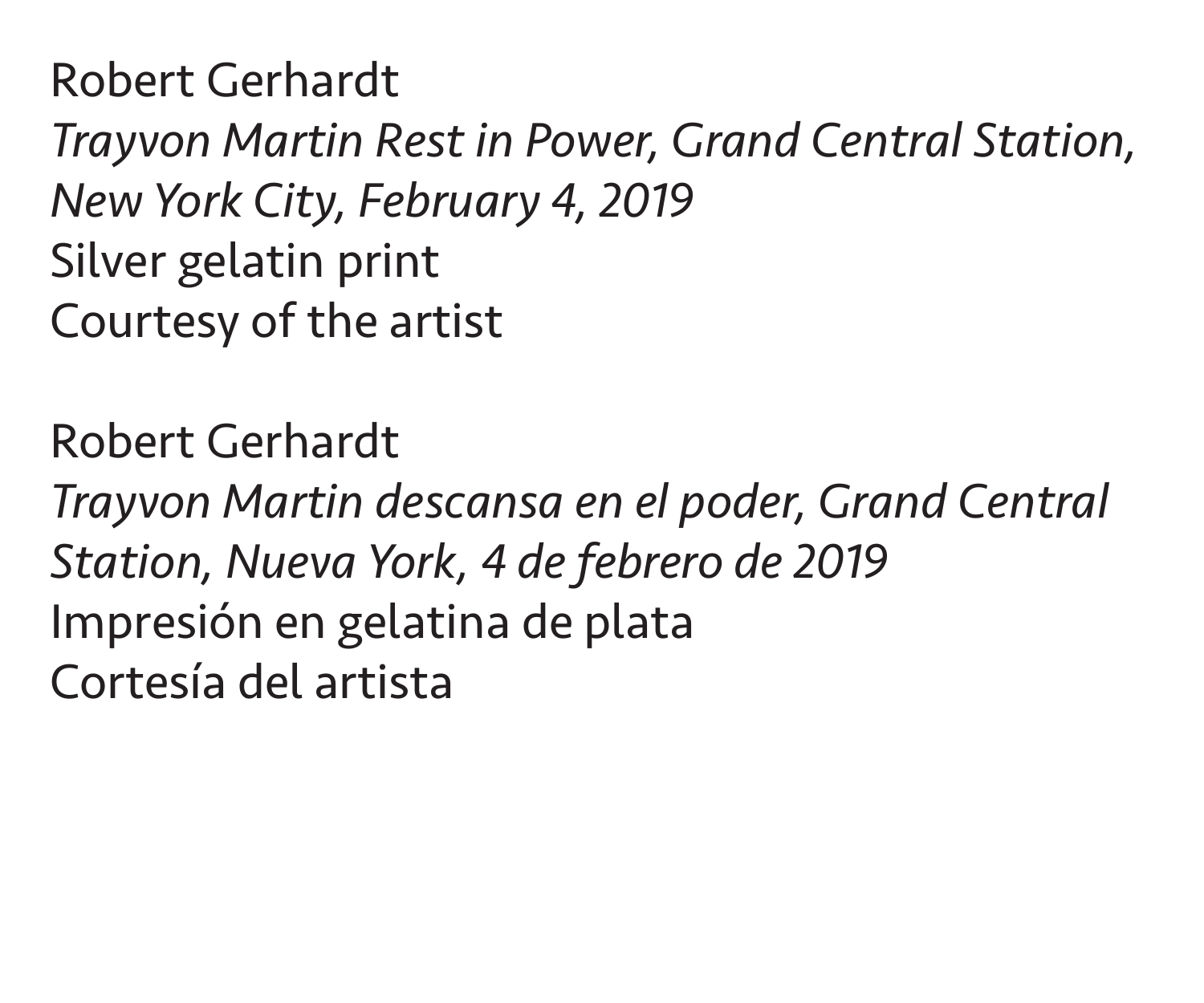*Eric Garner Family Member Shouting at the Police at the 120th Precinct House on the 5th Anniversary of Death of Eric Garner, Staten Island, New York City, July 17, 2019* Silver gelatin print Courtesy of the artist

Robert Gerhardt *Miembro de la familia de Eric Garner gritando a la policía en la comisaría 120 en el quinto aniversario de la muerte de Eric Garner, Staten Island, Nueva York, 17 de julio de 2019* Impresión en gelatina de plata Cortesía del artista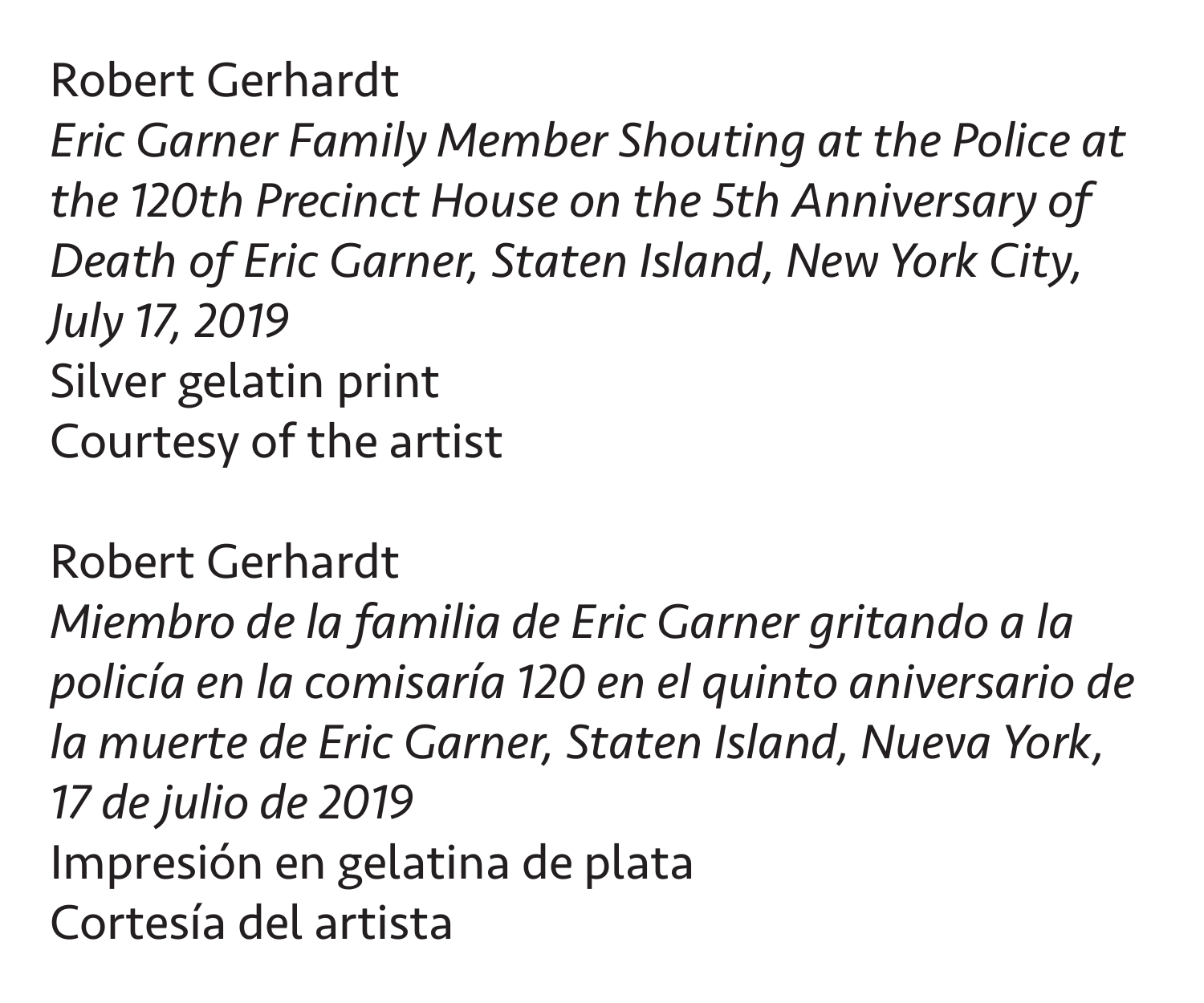Robert Gerhardt *No Justice No Peace, Manhattan, New York City, March 10, 2019* Silver gelatin print Courtesy of the artist

Robert Gerhardt *Sin justicia no hay paz, Manhattan, ciudad de Nueva York, 10 de marzo de 2019* Impresión en gelatina de plata Cortesía del artista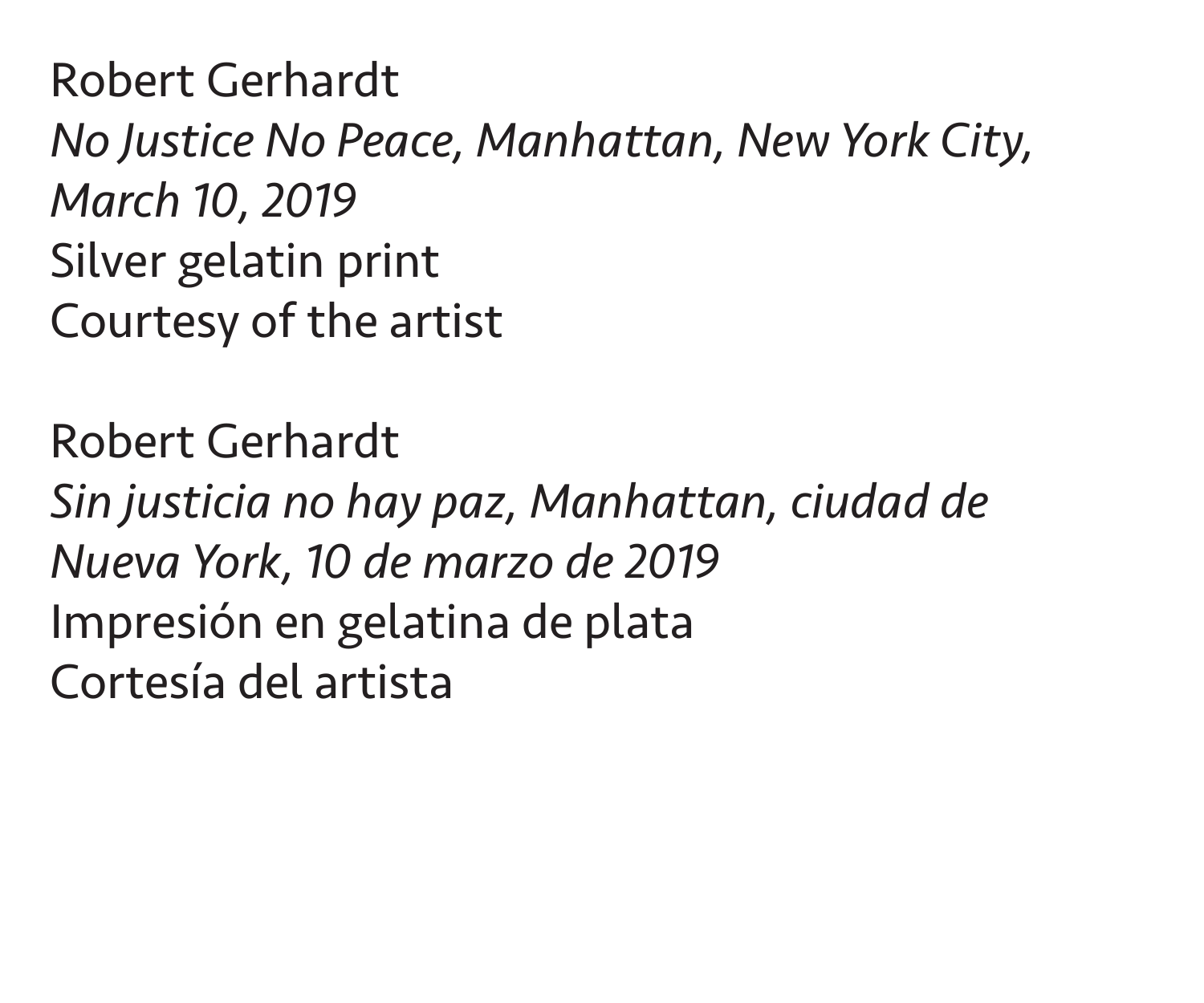Robert Gerhardt *Protest for the 4th Anniversary of the Death of Sandra Bland, Brooklyn, New York City, July 13, 2019* Silver gelatin print Courtesy of the artist

Robert Gerhardt *Protesta por el cuarto aniversario de la muerte de Sandra Bland, Brooklyn, Nueva York, 13 de julio de 2019* Impresión en gelatina de plata Cortesía de la artista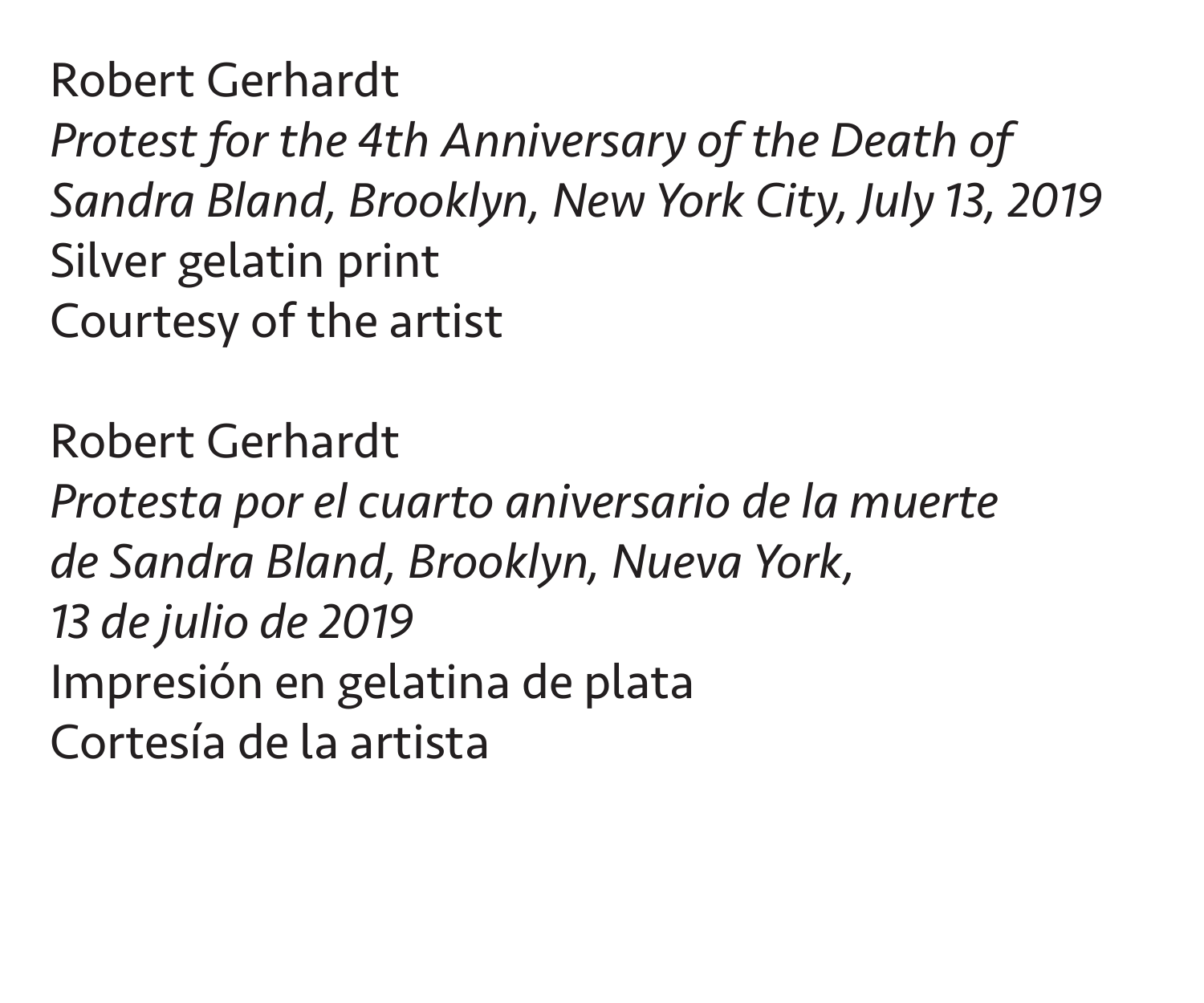Robert Gerhardt *Protestors Marching through Times Square on the 5th Anniversary of the Death of Michael Brown, Times Square, New York City, August 9, 2019* Silver gelatin print Courtesy of the artist

Robert Gerhardt

*Manifestantes marchando por Times Square en el 5º aniversario de la muerte de Michael Brown, Times Square, Nueva York, 9 de agosto de 2019* Impresión en gelatina de plata Cortesía del artista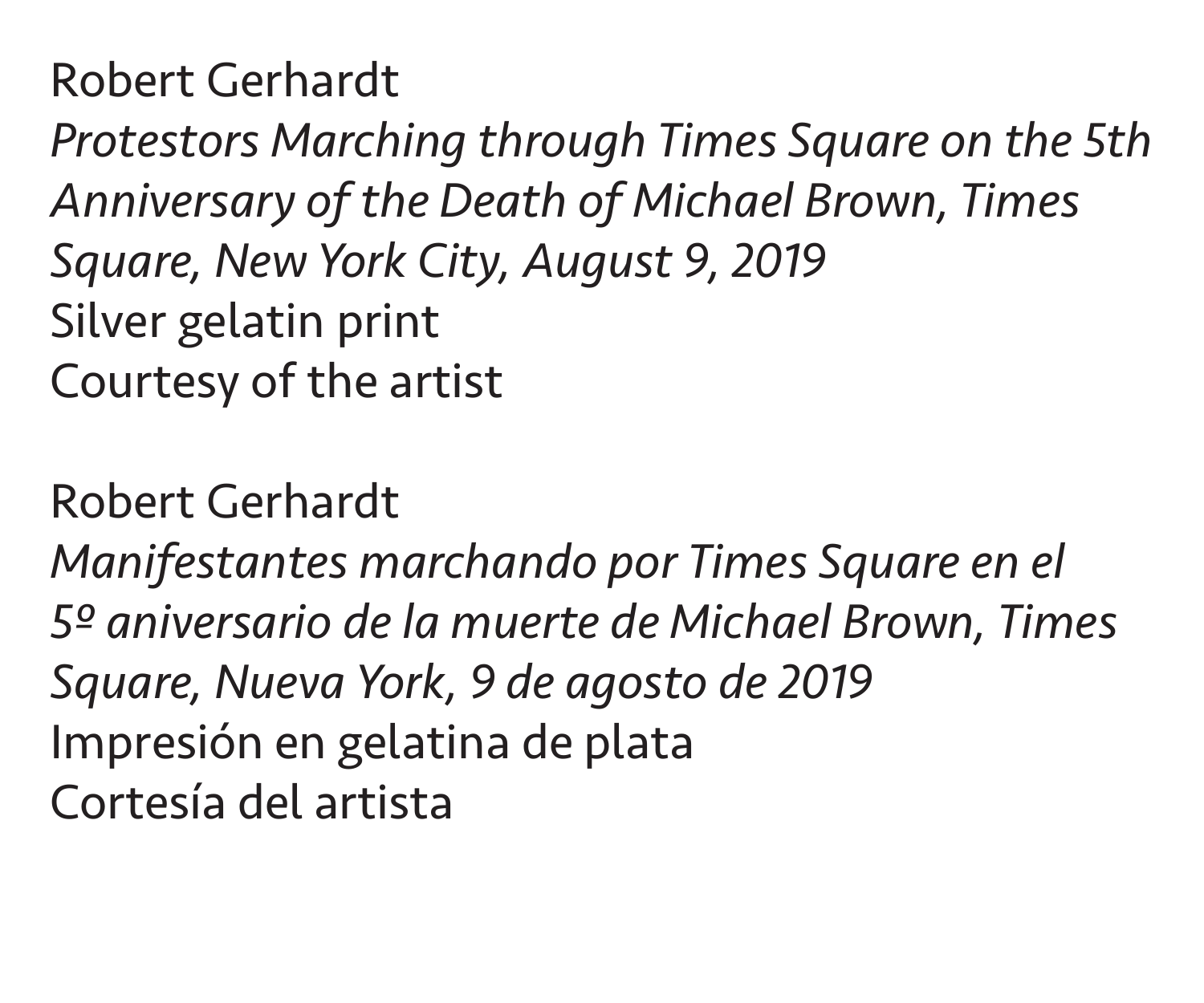Robert Gerhardt *Protestors Confront Police Officers on the 5th Anniversary of the Death of Michael Brown, Times Square, New York City, August 9, 2019* Silver gelatin print Courtesy of the artist

Robert Gerhardt

*Manifestantes se enfrentan a agentes de policía en el 5º aniversario de la muerte de Michael Brown, Times Square, Nueva York, 9 de agosto de 2019* Impresión en gelatina de plata Cortesía del artista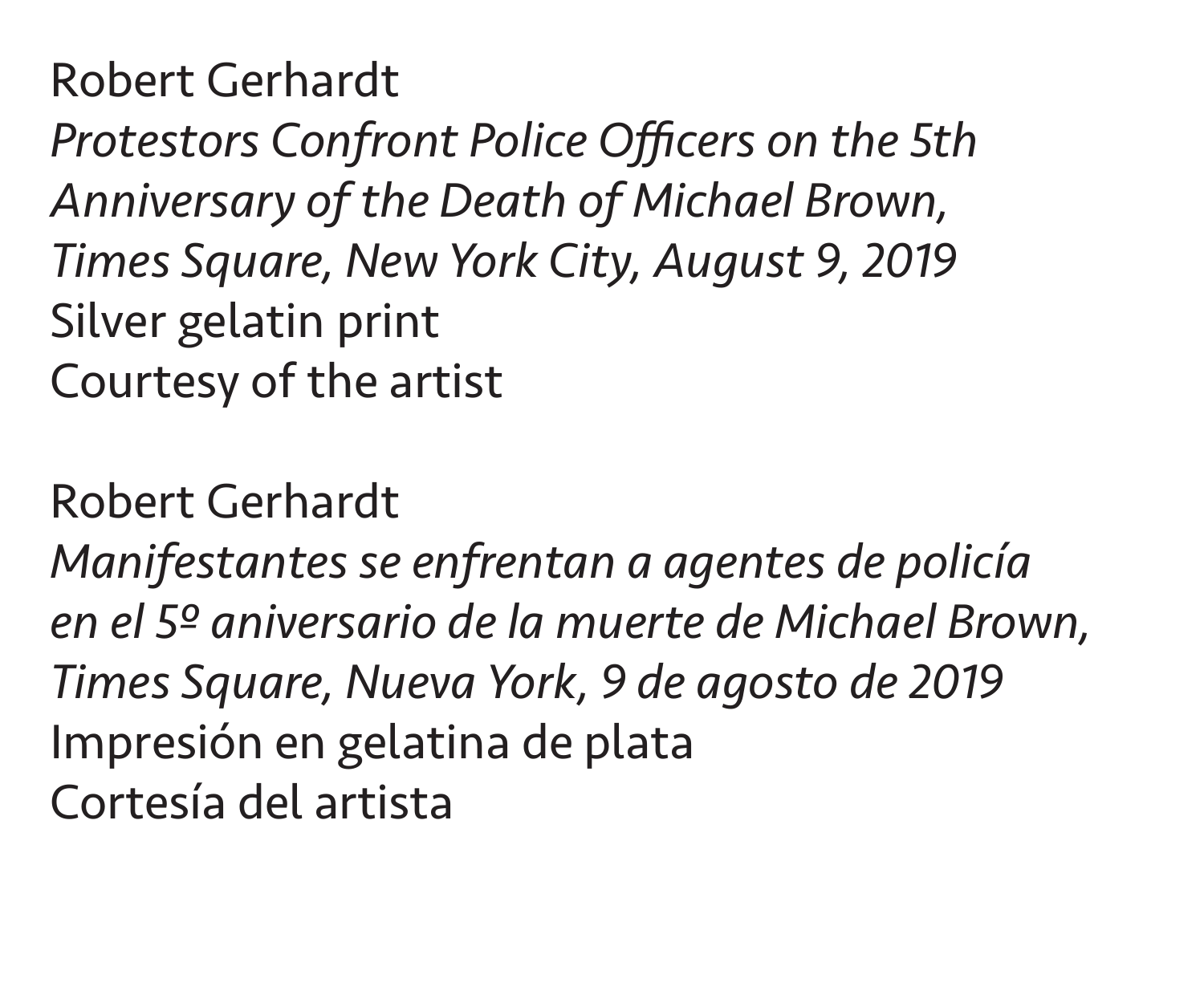Robert Gerhardt *Protest Leader Speaking to a Crowd Gathered in front of the Brooklyn Public Library, New York City, May 30, 2020* Silver gelatin print Courtesy of the artist

Robert Gerhardt *Líder de la protesta hablando a una multitud reunida frente a la Biblioteca Pública de Brooklyn, Nueva York, 30 de mayo de 2020* Impresión en gelatina de plata Cortesía del artista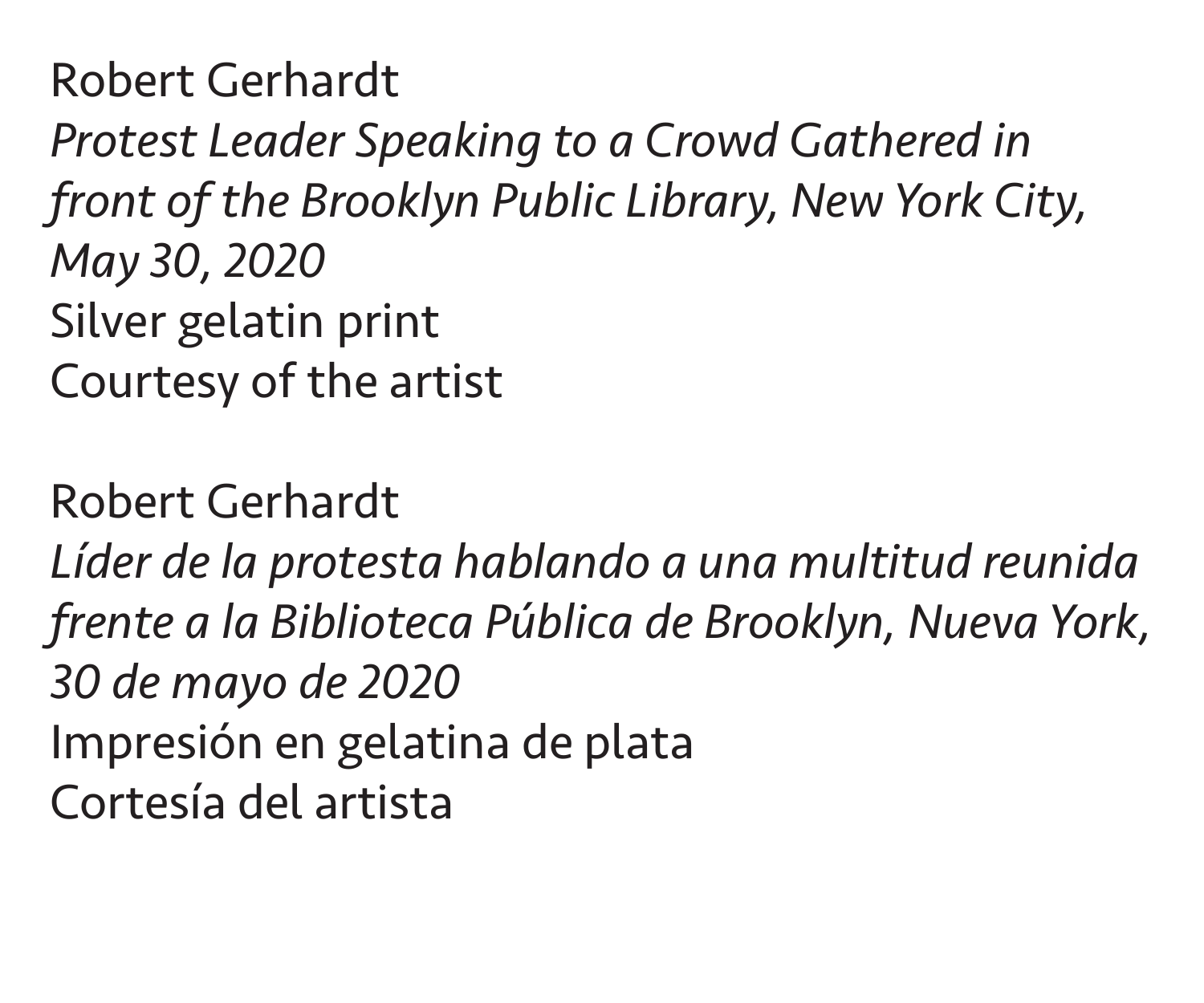Robert Gerhardt *Protestors Waving an Upside-Down American Flag, Atlantic Avenue, Brooklyn, New York City, May 31, 2020* Silver gelatin print Courtesy of the artist

Robert Gerhardt *Manifestantes agitando una bandera estadounidense del revés, Atlantic Avenue, Brooklyn, Nueva York, 31 de mayo de 2020* Impresión en gelatina de plata Cortesía del artista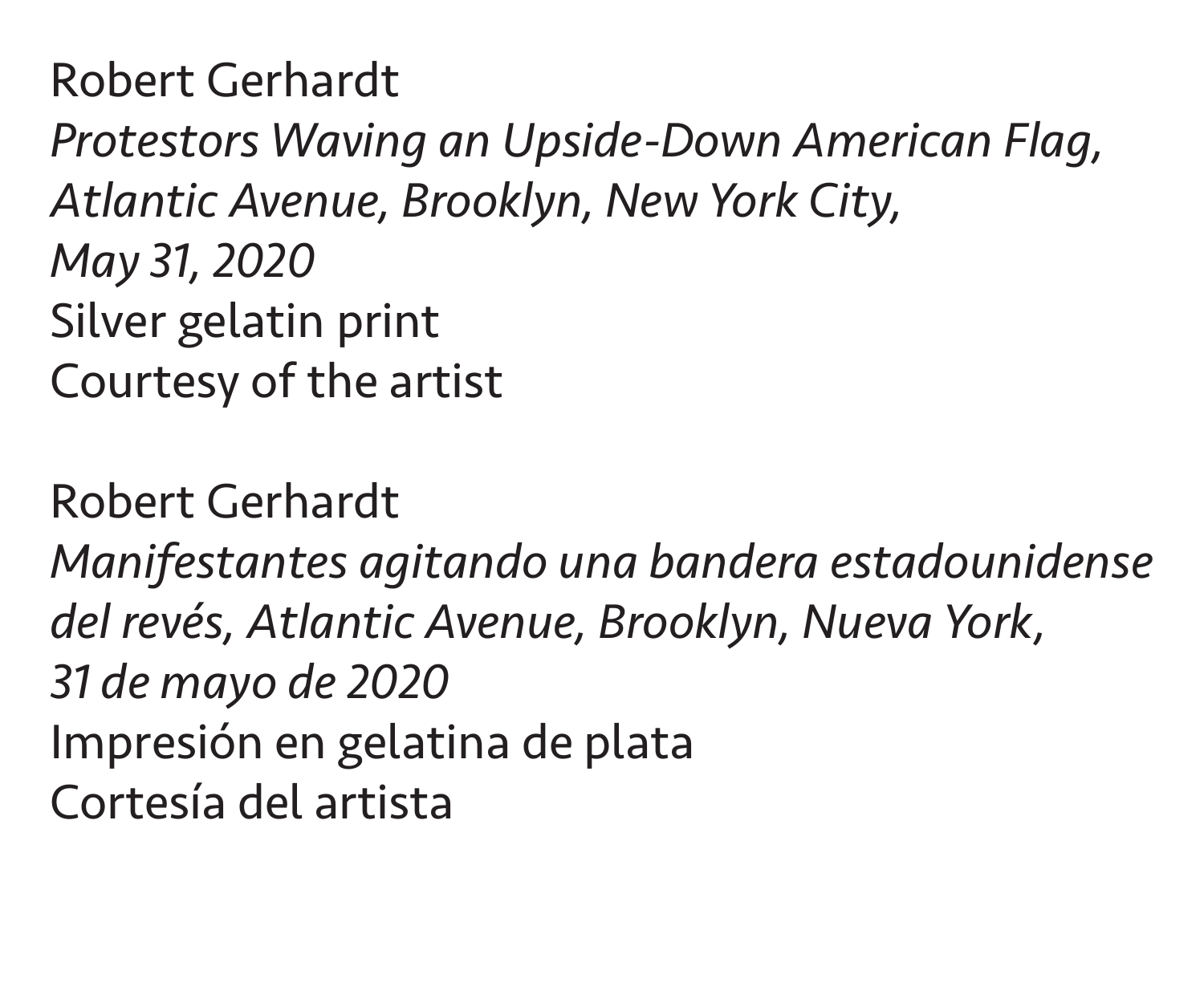Robert Gerhardt *I Can't Breathe, Fulton Street near the Barclays Center, Brooklyn, New York City, May 31, 2020* Silver gelatin print Courtesy of the artist

Robert Gerhardt *No puedo respirar, Fulton Street, cerca del Barclays Center, Brooklyn, Nueva York, 31 de mayo de 2020* Impresión en gelatina de plata Cortesía del artista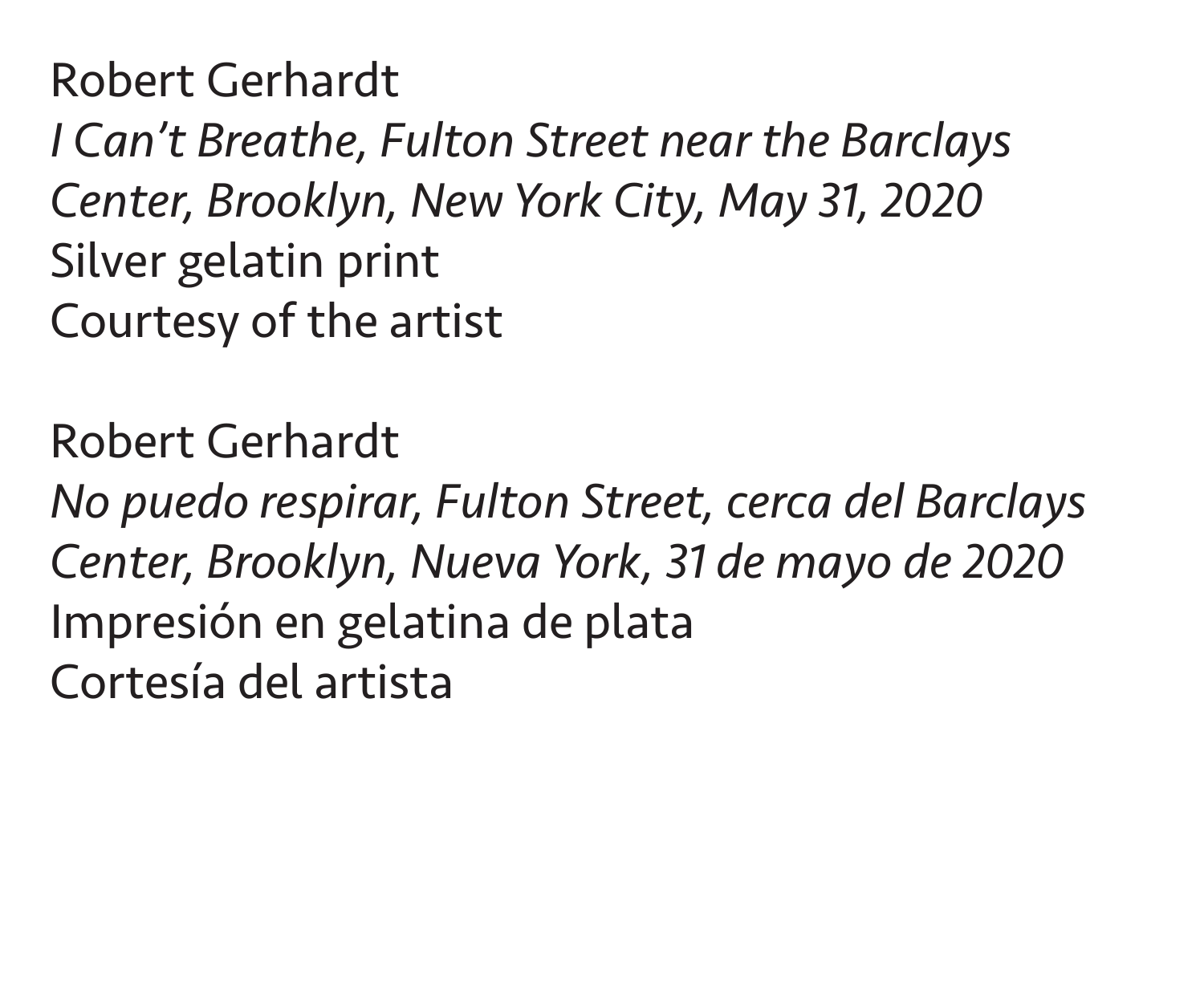Robert Gerhardt *A Protestor Holds up a Self-drawn Portrait of George Floyd, Barclays Center, Brooklyn, New York City, June 6, 2020* Silver gelatin print Courtesy of the artist

Robert Gerhardt *Un manifestante sostiene un autorretrato de George Floyd, Barclays Center, Brooklyn, Nueva York, 6 de junio de 2020* Impresión en gelatina de plata Cortesía del artista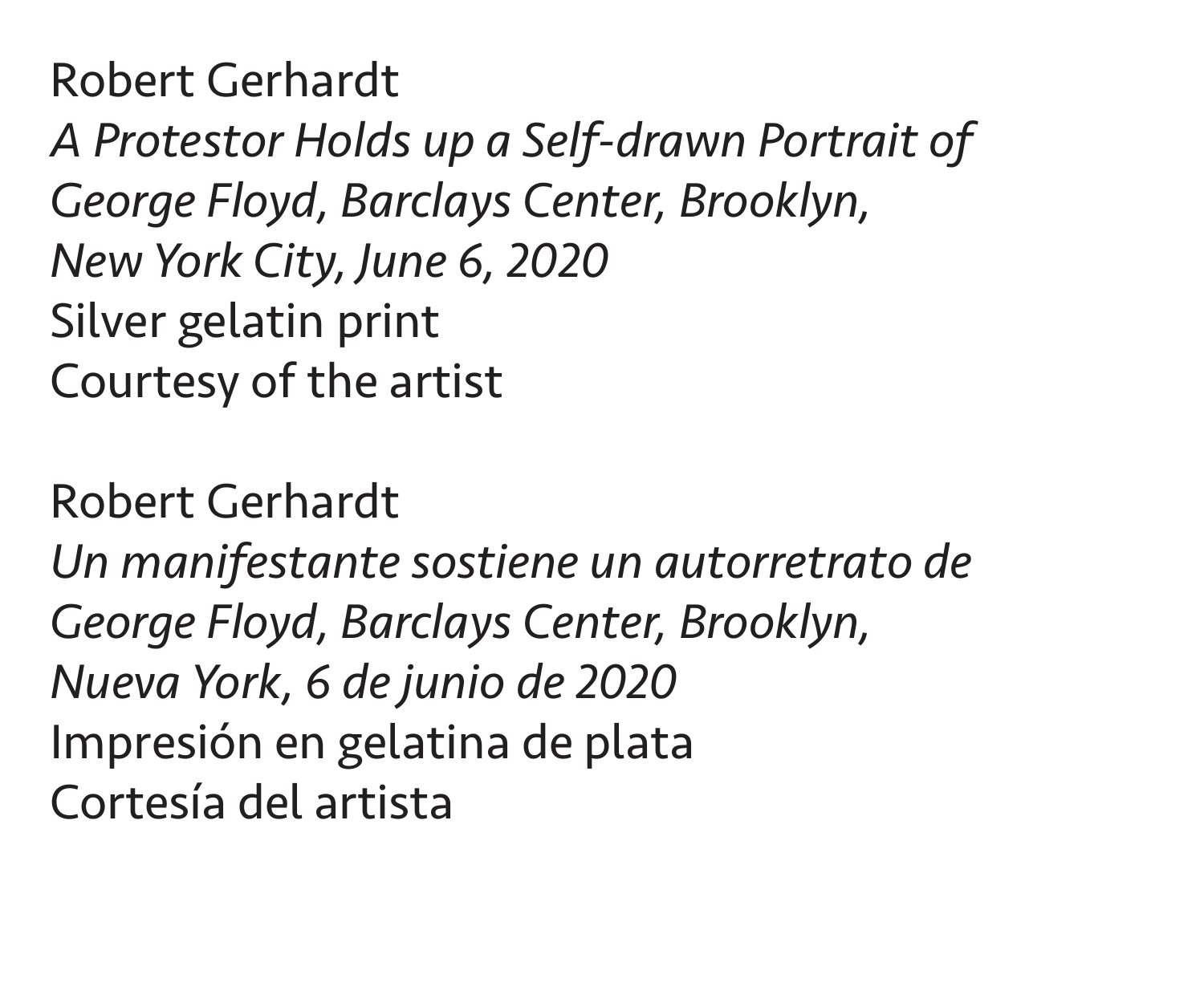Robert Gerhardt *Stop Killing Our Children, Eastern Parkway, Brooklyn, New York City, June 19, 2020* Silver gelatin print Courtesy of the artist

Robert Gerhardt *Dejen de matar a nuestrxs hijxs, Eastern Parkway, Brooklyn, Nueva York, 19 de junio de 2020* Impresión en gelatina de plata Cortesía del artista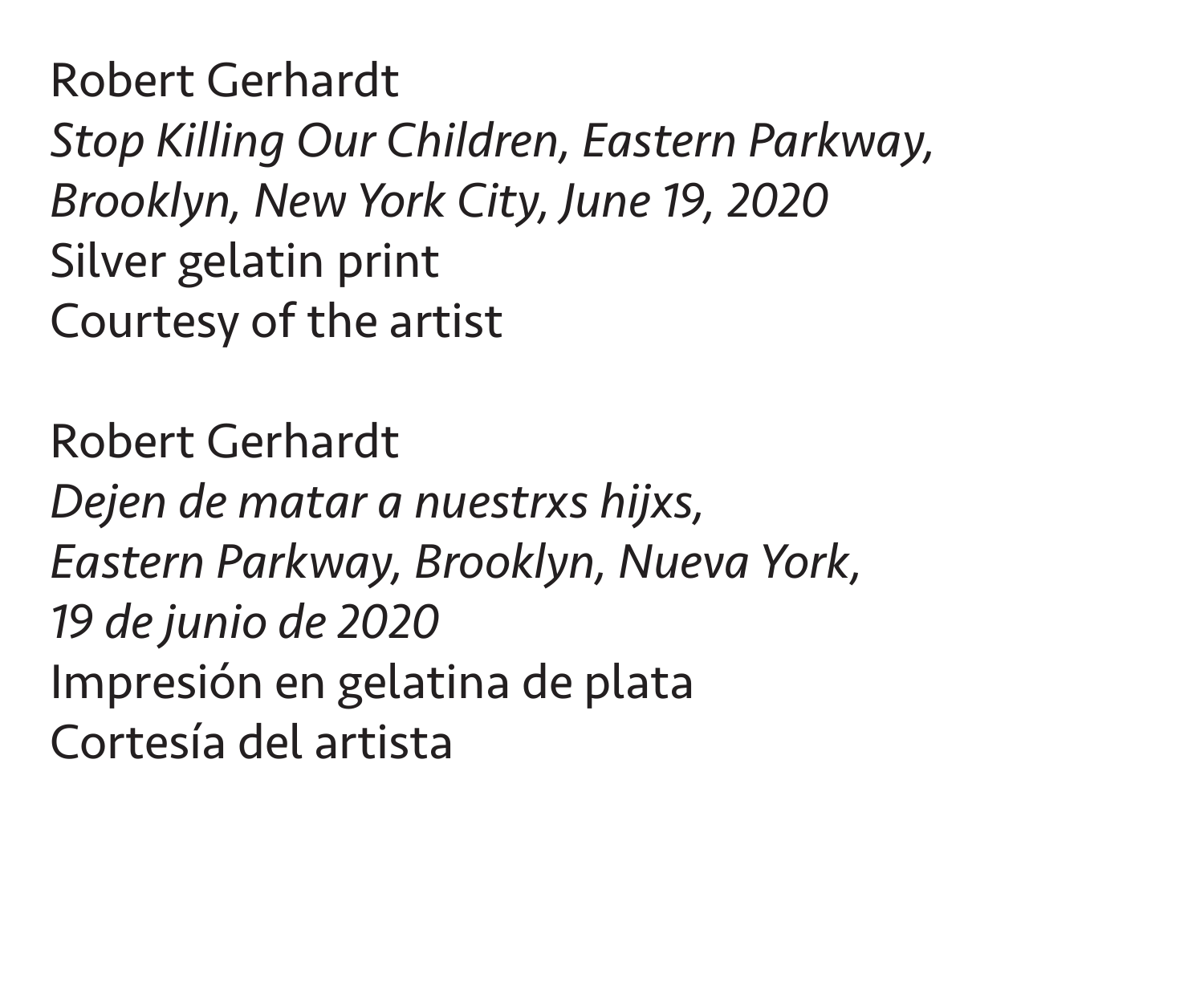Robert Gerhardt *Listen to Black Women, Brooklyn, New York City, June 25, 2020* Silver gelatin print Courtesy of the artist

Robert Gerhardt *Escuchen a las mujeres negras, Brooklyn, Nueva York, 25 de junio de 2020* Impresión en gelatina de plata Cortesía del artista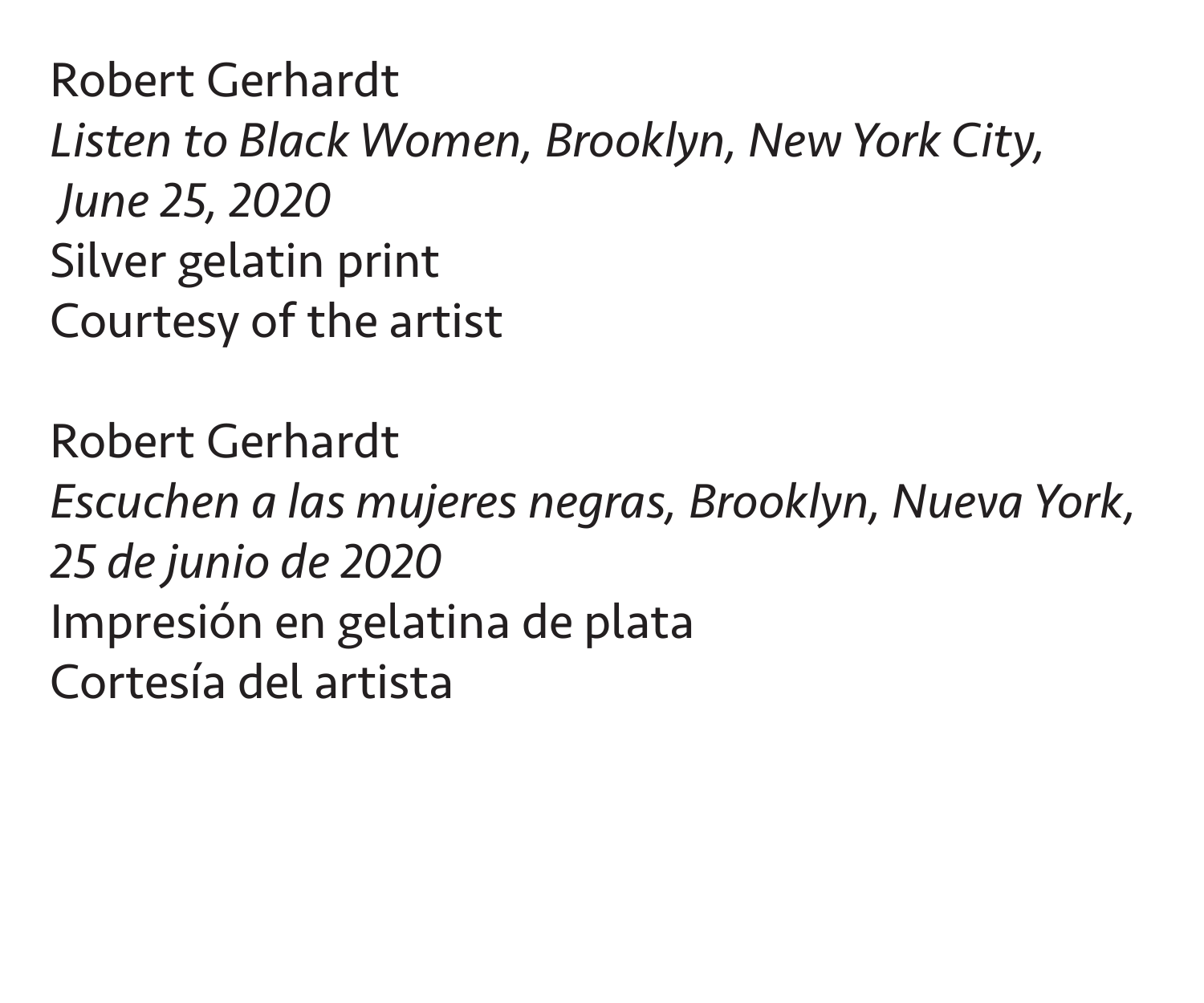Robert Gerhardt *Marching with Fist Raised in Protest, Brooklyn, New York City, June 25, 2020* Silver gelatin print Courtesy of the artist

Robert Gerhardt *Marchando con el puño levantado en señal de protesta, Brooklyn, Nueva York, 25 de junio de 2020* Impresión en gelatina de plata Cortesía del artista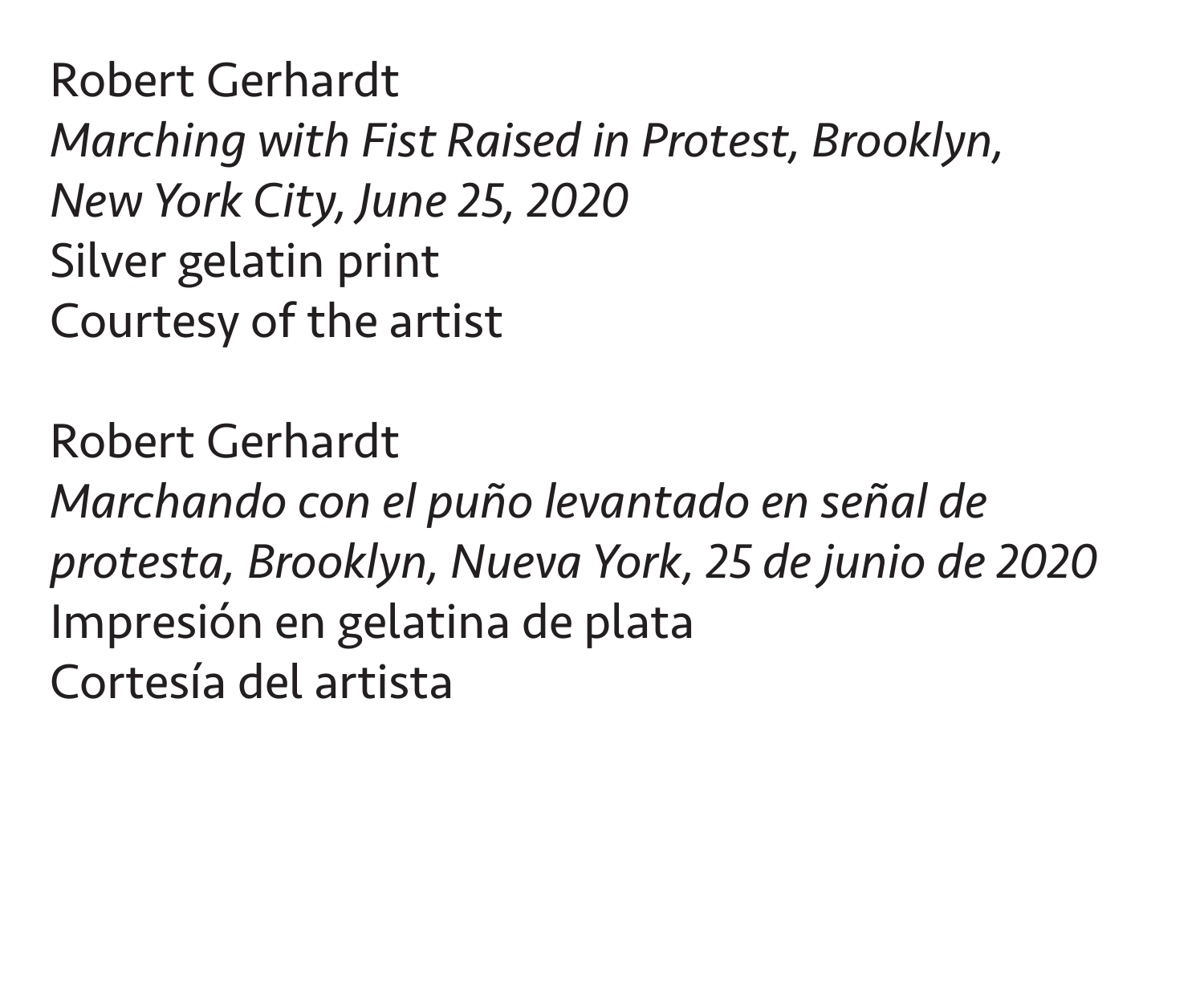Robert Gerhardt *Protestors Raise Their Fists at the Start of a Protest for Jacob Blake, Times Square, New York City, August 24, 2020* Silver gelatin print Courtesy of the artist

Robert Gerhardt

*Manifestantes levantan los puños al inicio de una protesta por Jacob Blake, Times Square, Nueva York, 24 de agosto de 2020* Impresión en gelatina de plata Cortesía del artista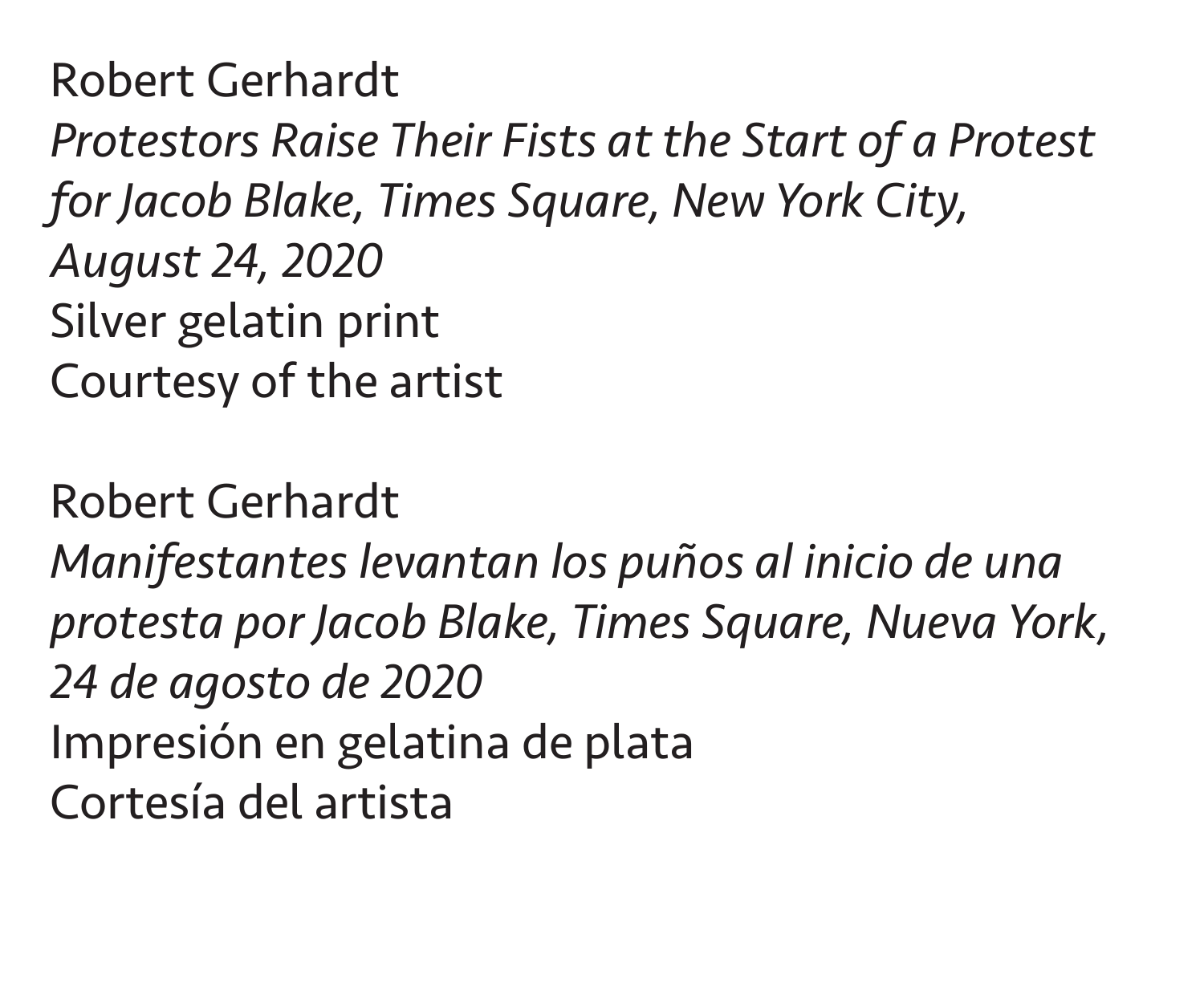Robert Gerhardt *Justice for Breonna Taylor, Midtown, Manhattan, New York City, September 23, 2020* Silver gelatin print Courtesy of the artist

Robert Gerhardt *Justicia para Breonna Taylor, Midtown, Manhattan, Nueva York, 23 de septiembre de 2020* Impresión en gelatina de plata Cortesía del artista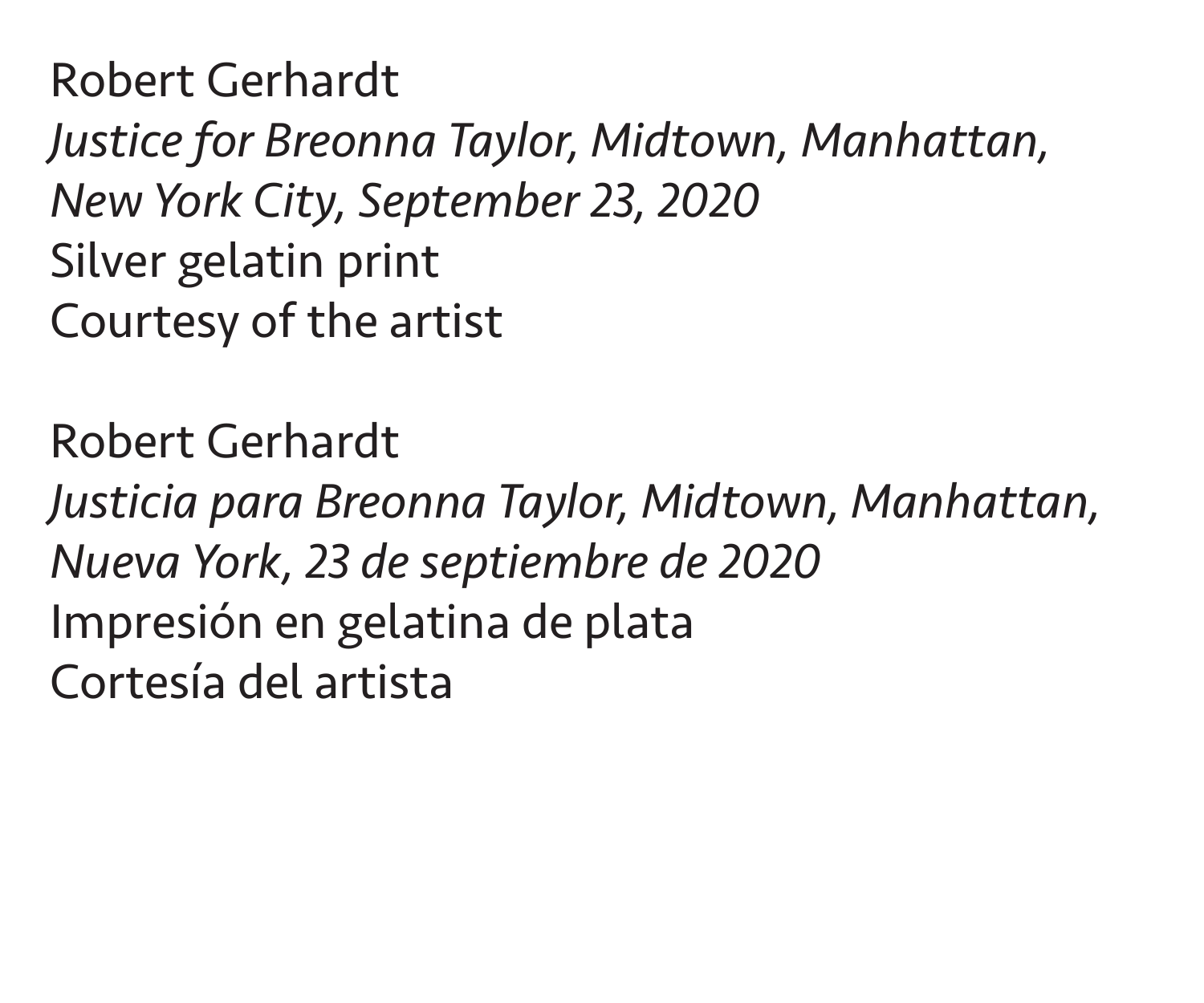Robert Gerhardt *Protestor Holds Aloft a Portrait of Breonna Taylor, Midtown, Manhattan, New York City, September 23, 2020* Silver gelatin print Courtesy of the artist

Robert Gerhardt *Un manifestante sostiene en alto un retrato de Breonna Taylor, Midtown, Manhattan, Nueva York, 23 de septiembre de 2020* Impresión en gelatina de plata Cortesía del artista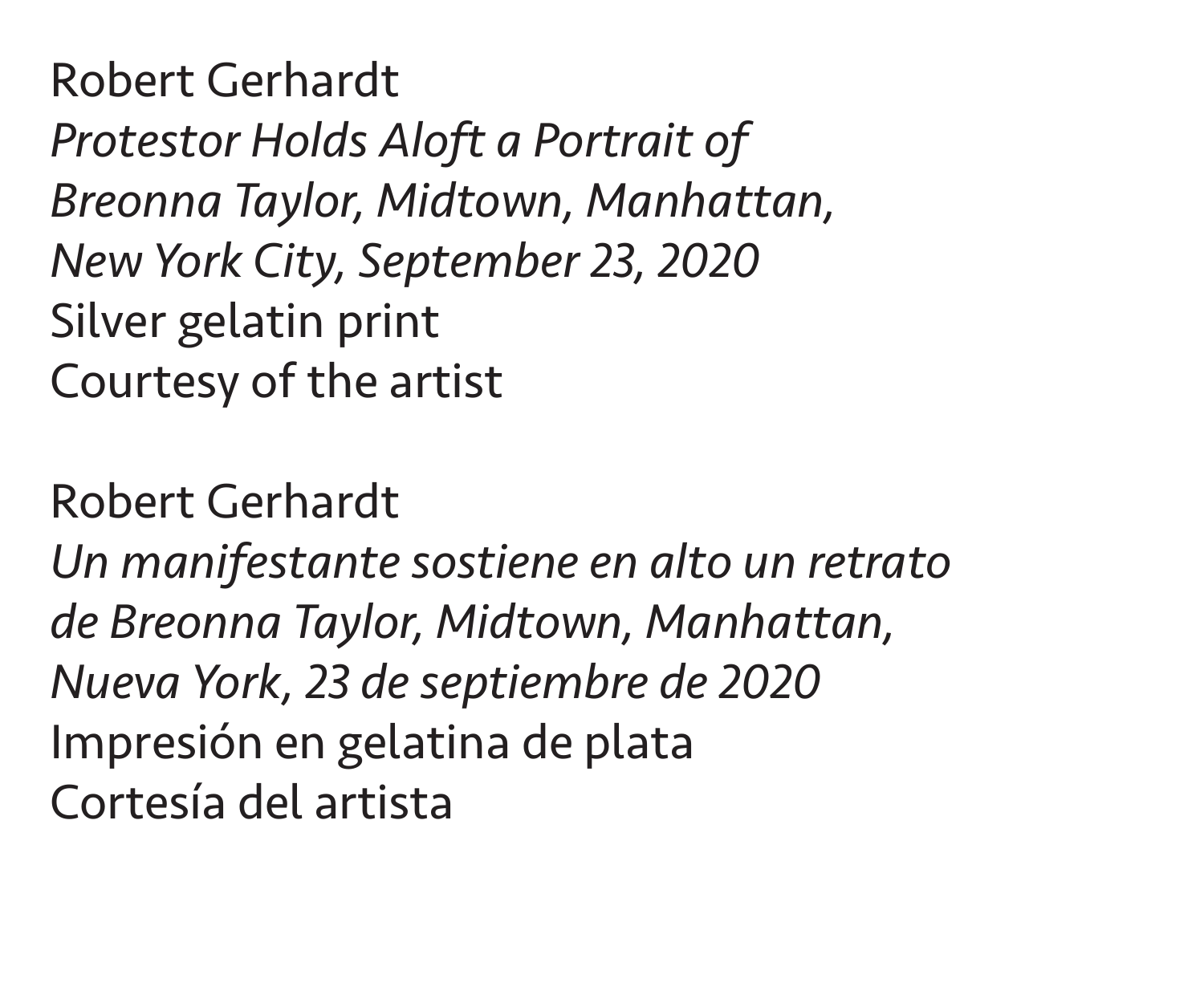Robert Gerhardt *She Deserved Better, Midtown, Manhattan, New York City, September 23, 2020* Silver gelatin print Courtesy of the artist

Robert Gerhardt *Ella merecía algo mejor, Midtown, Manhattan, Nueva York, 23 de septiembre de 2020* Impresión en gelatina de plata Cortesía del artista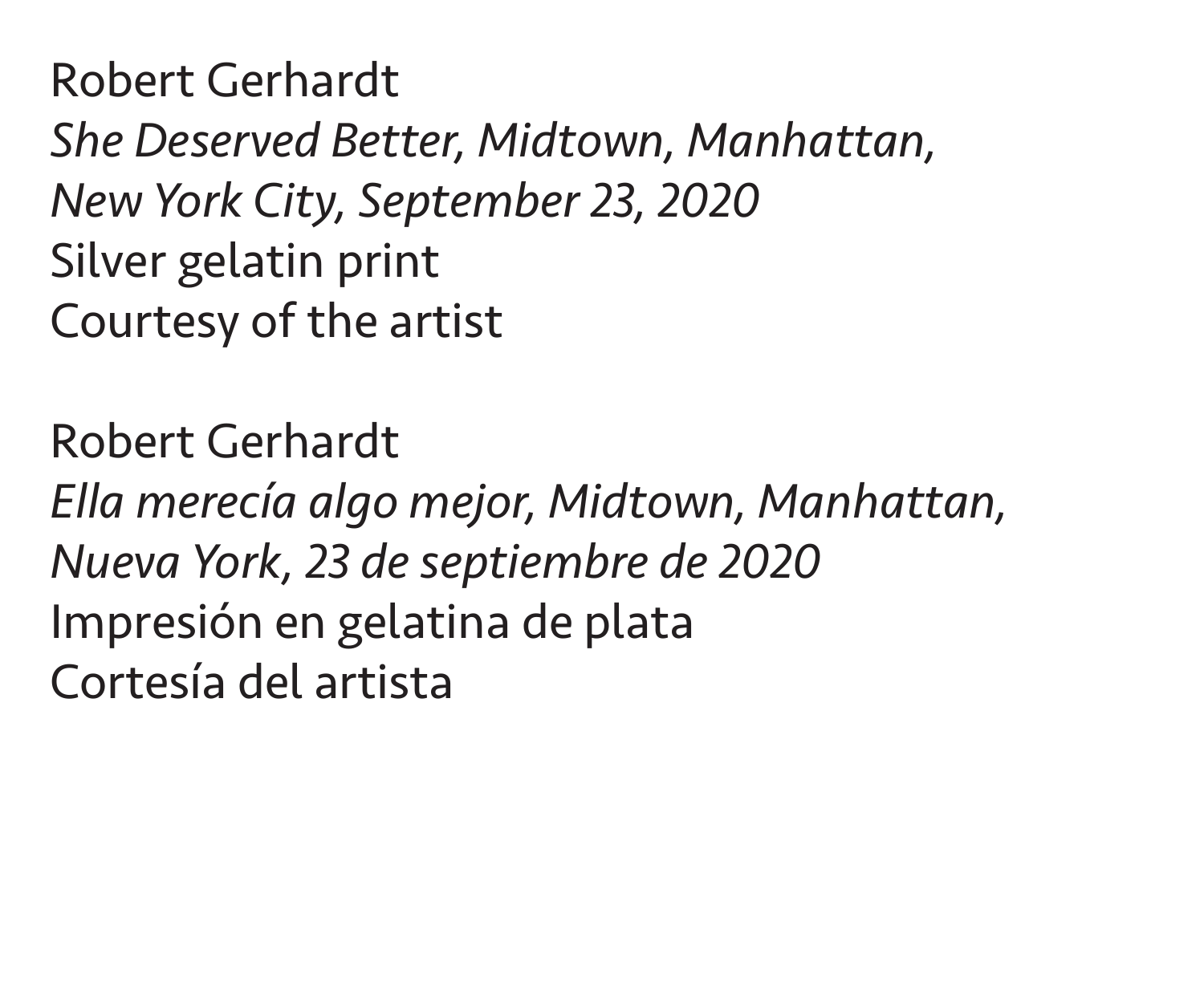*Protestors Carry a Portrait of George Floyd During a March for the Conviction of Derek Chauvin for the Death of George Floyd, Brooklyn, New York City, April 20, 2021* Silver gelatin print Courtesy of the artist

Robert Gerhardt *Manifestantes llevan un retrato de George Floyd durante una marcha por la condena de Derek Chauvin por la muerte de George Floyd, Brooklyn, Nueva York, 20 de abril de 2021* Impresión en gelatina de plata Cortesía del artista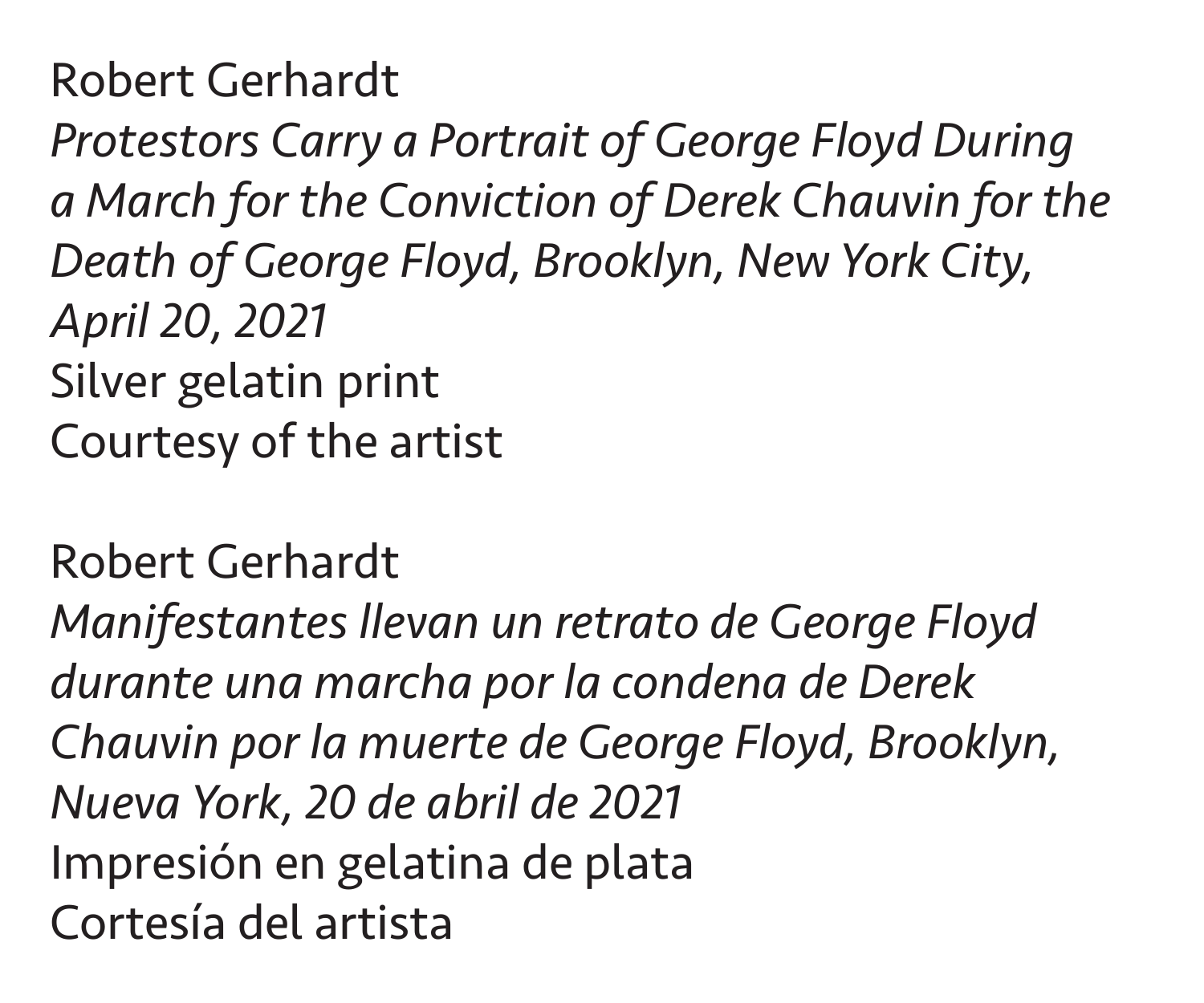*Protestors on the Streets near the Barclays Center for a March for the Conviction of Derek Chauvin for the Death of George Floyd, Brooklyn, New York City, April 20, 2021* Silver gelatin print Courtesy of the artist

Robert Gerhardt *Manifestantes en las calles cerca del Barclays Center para una marcha por la condena de Derek Chauvin por la muerte de George Floyd, Brooklyn, Nueva York, 20 de abril de 2021* Impresión en gelatina de plata Cortesía del artista